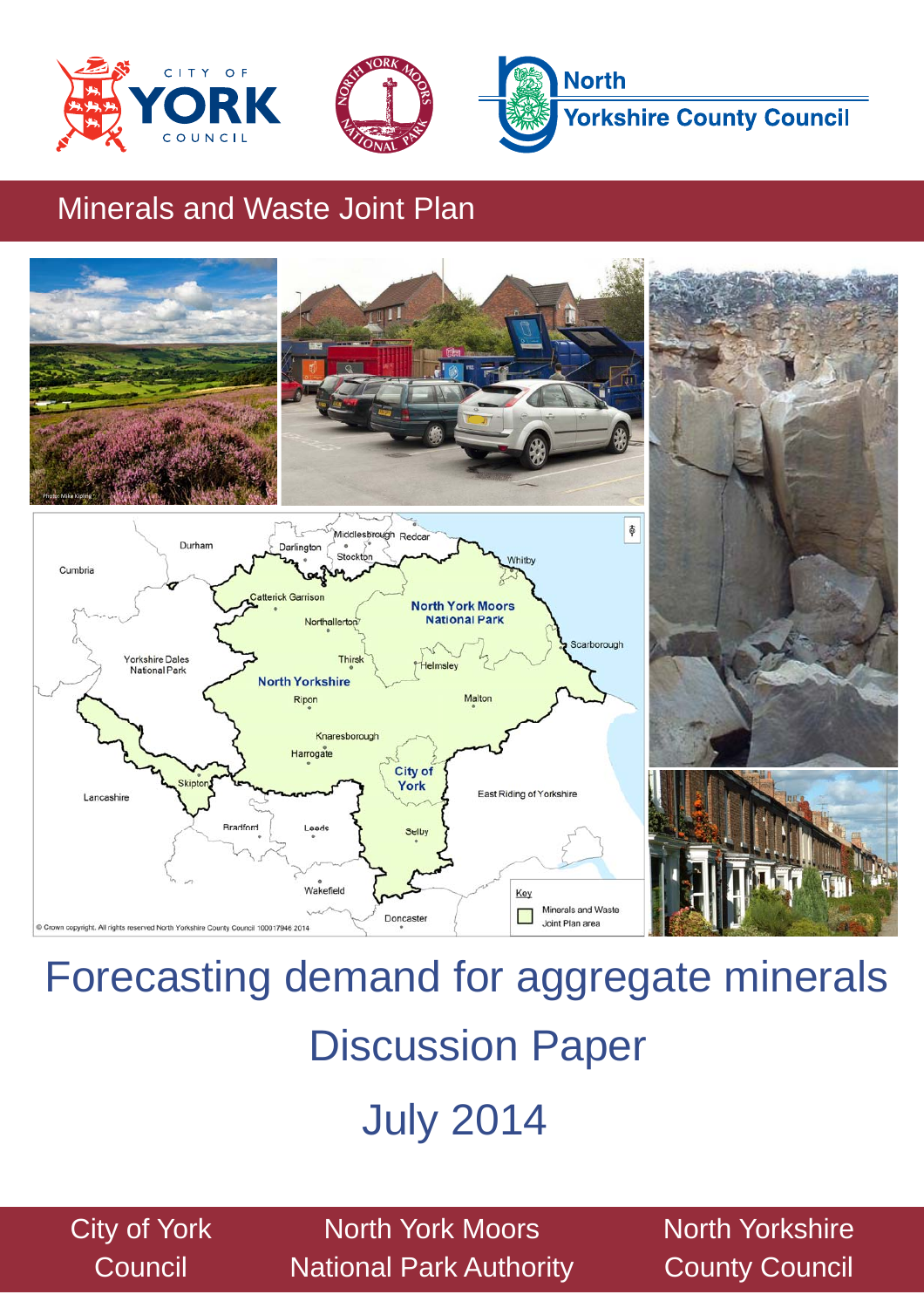#### About this paper

This discussion paper has been produced to support preparation of the Minerals and Waste Joint Plan for North Yorkshire, City of York and the North York Moors National Park Authority. It is intended to help inform decisions about future provision of aggregates minerals (sand and gravel and crushed rock). It builds on information already contained in the first Local Aggregates Assessment for the North Yorkshire sub-region (2013) and may ultimately feed into preparation of an updated Local Aggregates Assessment.

**Comments on this paper are invited by Friday 22 August 2014.** Comments should be sent in writing using the contact details provided on the back page. If you would like to discuss any matters raised in this paper then please contact us, also via the details on the back page.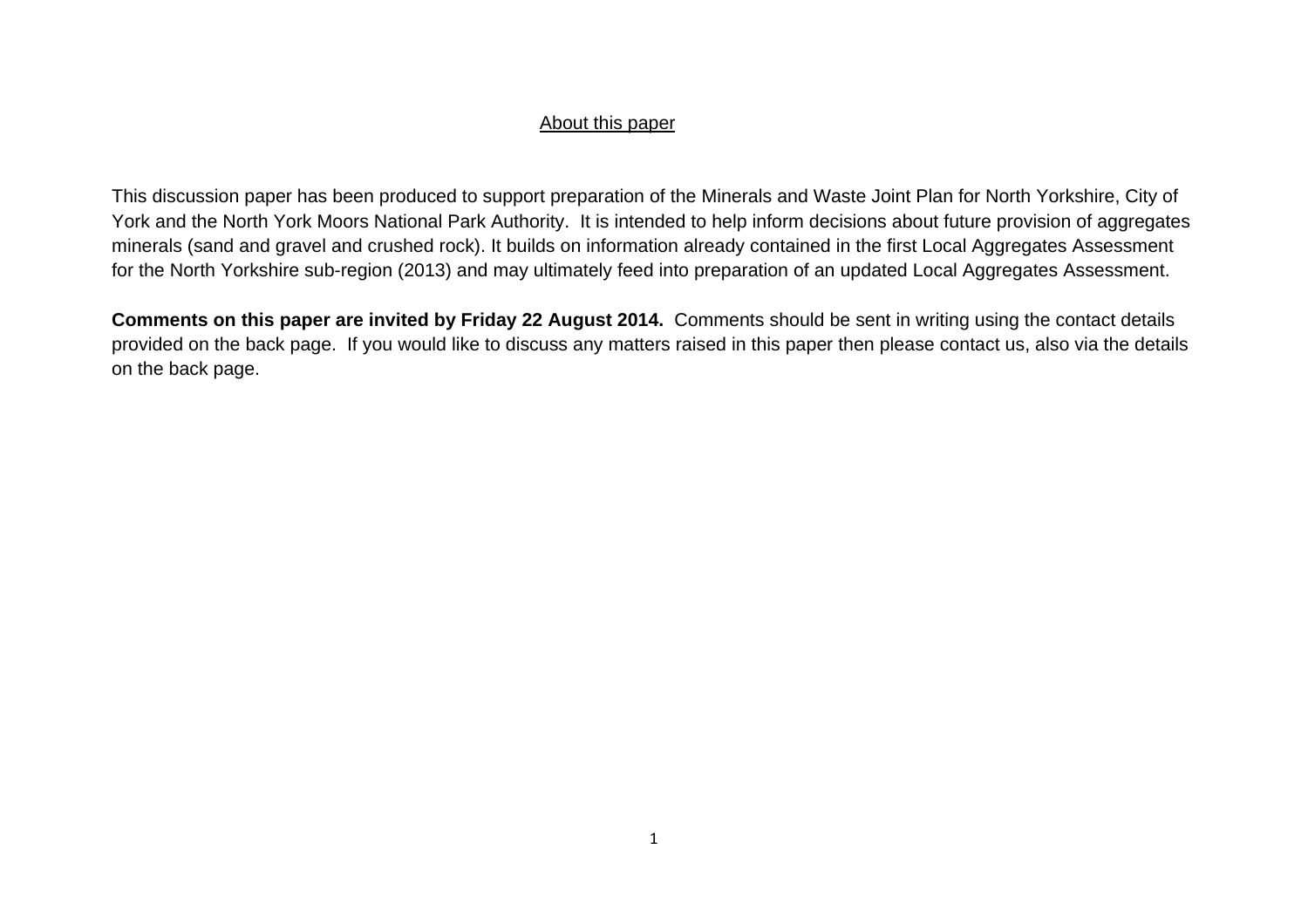#### **Forecasting demand for aggregate for the North Yorkshire, York and North York Moors National Park Minerals and Waste Joint Plan - Technical Paper for Discussion**

The National Planning Policy Framework (NPPF) (para. 146) states that mineral planning authorities should plan for a steady and adequate supply of aggregate minerals (sand and gravel and crushed rock) by preparing an annual Local Aggregates Assessment (LAA) *based on a rolling average of 10 years sales data and other relevant local information*. National Planning Practice Guidance (March 2014) further clarifies that LAAs *should contain a forecast of demand for aggregates based on both the rolling average of 10-years sales data and other relevant local information.* A LAA for North Yorkshire has been prepared which provides information on 10 year average sales and summarises some other local information which may be relevant. It does not set out a specific demand forecast other than that generated by forward projection of 10 year average sales. This discussion paper has been prepared in response to representations by the aggregates industry that a more objective approach to forecasting future requirements for aggregate should be developed to help inform preparation of the Minerals and Waste Joint Plan for North Yorkshire, York and the North York Moors National Park. In order to generate a forecast of demand for aggregate for the Plan area and help consideration of whether there is justification to utilise an alternative to 10 year average sales as a basis for future planning, a number of factors need to be considered. This paper considers some relatively simple approaches to establishing potential future demand, taking into account the range of uncertainties that exist. It draws on evidence from a range of sources but particularly the North Yorkshire LAA and the equivalent LAAs for other areas.

Requirements for aggregate are generally driven by economic activity, particularly in the construction sector. This paper is being produced at a time when the economy is growing again after a prolonged period of recession during which demand for aggregates has been significantly supressed. Total sales of aggregate from North Yorkshire in 2011 were only slightly more than half the equivalent figure for 2007. Factors which could have an influence on future demand include general growth in the economy, the impact of the Government's current drive for increased delivery of new housing, as well as the undertaking of any major new infrastructure projects requiring large amounts of aggregate. General growth in population could also be a factor. As the market for aggregate worked in the Plan area extends beyond the North Yorkshire boundary, particularly to the North East (Tees Valley) and to West and South Yorkshire, it is helpful to consider relevant factors, including possible supply constraints, in these areas too as they may have an impact on demand for aggregate from North Yorkshire.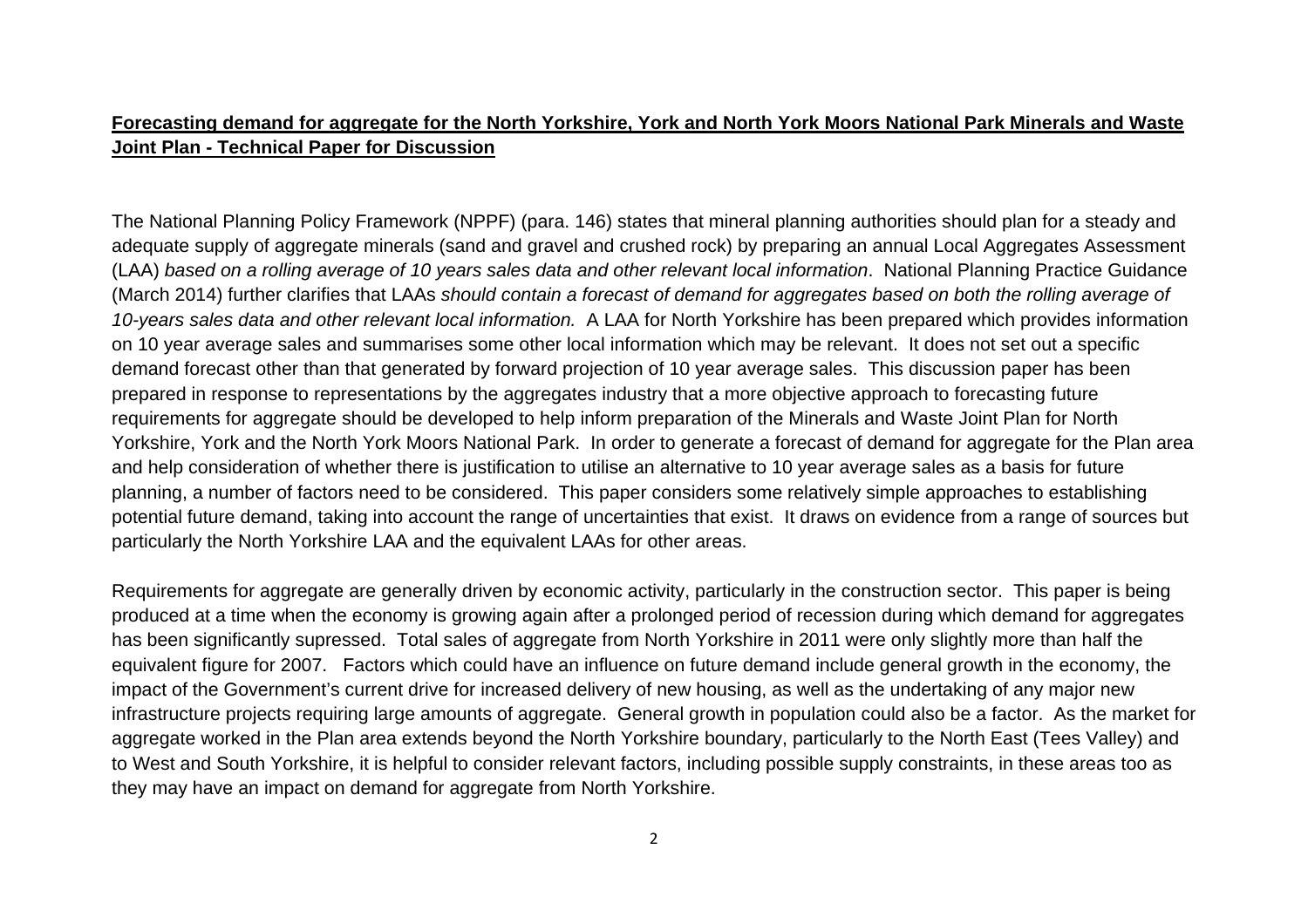1) General growth in the economy.

Overall growth in the economy can be measured through projected growth in Gross Value Added (GVA). However, there is little data available on projected GVA over the time frame of the Minerals and Waste Joint Plan. Long term projections are not available for the North Yorkshire area or market areas served by the Plan area and the nature of any relationship between GVA and demand for aggregate is not clear. Discussion with the York, North Yorkshire and East Riding Local Enterprise Partnership (LEP) has resulted in the provision of the following advice, which is based on interpretation of a range of data including CEBR, ONS, Leeds City Region Econometric Model and others:

*Scenario modelling suggests that the North Yorkshire economy will grow at an annual rate of between 1.5% and 3.5% for the next couple of decades.* 

*The rate of growth in North Yorkshire between 2002-2012 was 3% (ONS) but the second half of that period saw annual growth of only 0.8%. Despite this, there are positive signs of recovery at both local and national level.* 

*Short term forecasts of growth predict the UK economy to grow by 3% in 2014 and 2.7% in 2015 (CBI, April 2014) though the postrecession recovery of the North Yorkshire Economy has not been as positive as national recovery rates.* 

*So considering all these factors, it is reasonable to assume that a long term growth rate of 2.5% per annum is the most likely scenario for the North Yorkshire economy*  $\pm$  1% for best case and worst case scenarios.

For the Tees Valley area (one of the main export market areas for North Yorkshire aggregate) there are no long term GVA forecasts covering the period to 2030. However, the Tees Valley LEP has indicated that it uses as its source for economic related projections the UK Commission for Employment & Skills 'Working Futures' modelling. Specific data for GVA for the Tees Valley (the main export area for North Yorkshire) is not available. This includes a projection that GVA in the North East (presumably the former government office area of Tees Valley and Co. Durham northwards) will grow by 1.5% per annum over the period 2012 to 2022. It has not been possible to obtain a comparable GVA growth figure for other main export destinations (West and South Yorkshire) during preparation of this paper.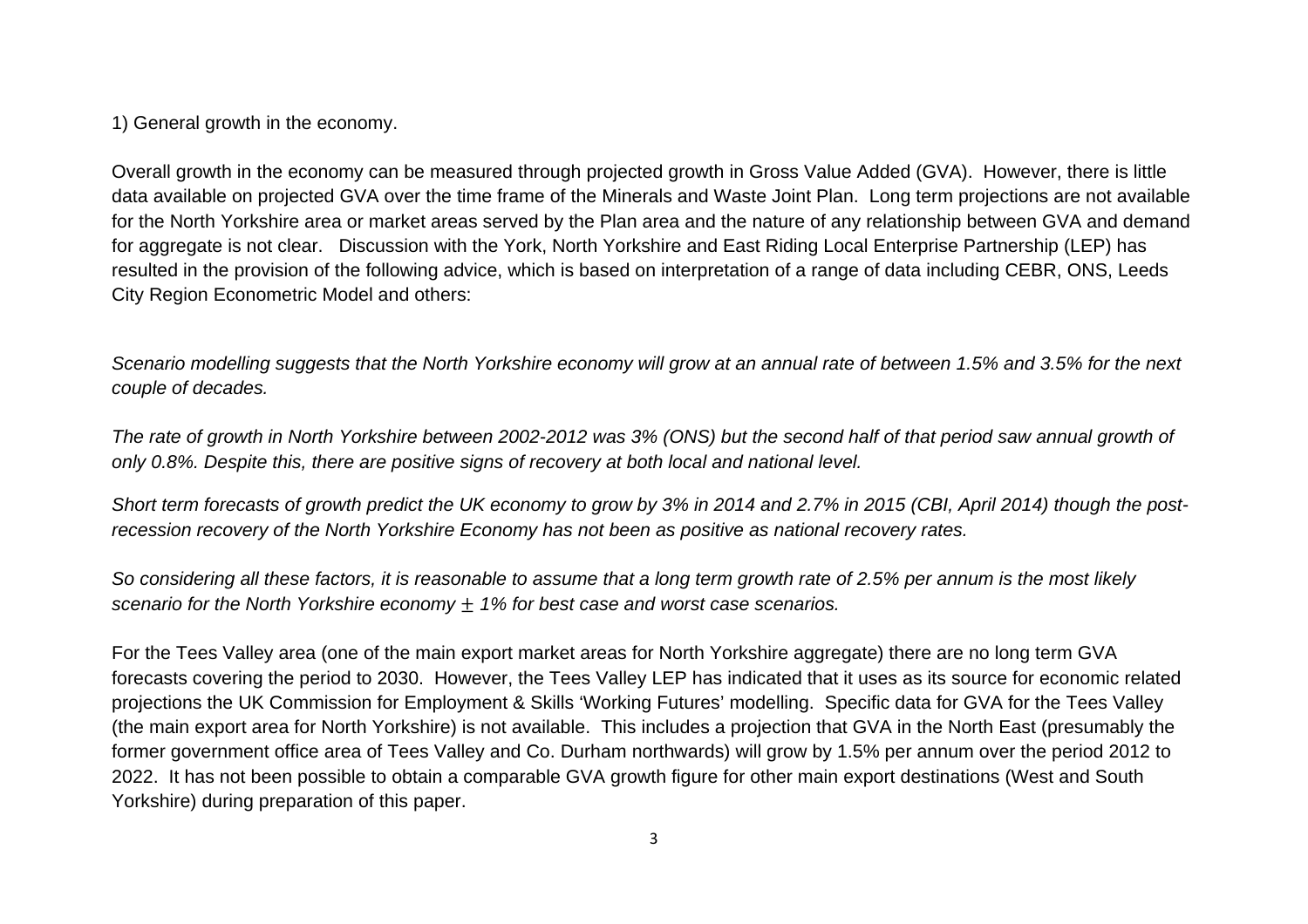It is therefore considered that, if GVA were to be used as a basis for predicting future demand over the plan period, a longer term growth factor in the range of 2.5-3% per annum could be appropriate. This is also broadly in line with recent (April 2014) national forecasts for the construction sector, produced by the Construction Products Association, which indicate relatively high growth (4.5%) in the short term (to 2017) as the sector recovers from recession, levelling out to a longer term rate of between 2.5 and 3%. However, long term forecasting of demand for aggregate based on GVA may not be particularly reliable as there is no reliable long term basis for forecasting GVA itself.

*Table 1: Application of 2.5% GVA growth factor to 2013 aggregate sales* 

|                   | 2013 | 2014 | 2015 | 2016 | 2017 | 2018 | 2019 | 2020 | 2021 | 2022 | 2023 | 2024 | 2025 | 2026 | 2027 | 2028 | 2029 | 2030 |
|-------------------|------|------|------|------|------|------|------|------|------|------|------|------|------|------|------|------|------|------|
| Sand              |      |      |      |      |      |      |      |      |      |      |      |      |      |      |      |      |      |      |
| and               |      |      |      |      |      |      |      |      |      |      |      |      |      |      |      |      |      |      |
|                   |      |      |      |      |      |      |      |      |      |      |      |      |      |      |      |      |      |      |
| gravel            |      |      |      |      |      |      |      |      |      |      |      |      |      |      |      |      |      |      |
| (mt)              | .50  | .54  | .58  | .62  | .66  | 1.70 | 1.74 | 1.78 | l.83 | 1.87 | .92  | 1.97 | 2.02 | 2.07 | 2.12 | 2.17 | 2.23 | 2.28 |
| <b>Crushed</b>    |      |      |      |      |      |      |      |      |      |      |      |      |      |      |      |      |      |      |
| rock              |      |      |      |      |      |      |      |      |      |      |      |      |      |      |      |      |      |      |
| (mt)              | 2.50 | 2.56 | 2.63 | 2.69 | 2.76 | 2.83 | 2.90 | 2.97 | 3.05 | 3.12 | 3.20 | 3.28 | 3.36 | 3.45 | 3.53 | 3.62 | 3.71 | 3.80 |
| <b>Total</b>      |      |      |      |      |      |      |      |      |      |      |      |      |      |      |      |      |      |      |
| (m <sub>t</sub> ) | 4.00 | 4.10 | 4.20 | 4.31 | 4.42 | 4.53 | 4.64 | 4.75 | 4.87 | 5.00 | 5.12 | 5.25 | 5.38 | 5.51 | 5.65 | 5.79 | 5.94 | 6.09 |

*Table 2: Application of 4.5% construction growth factor to 2017 with 3% GVA growth thereafter to aggregate sales* 

|                             | 2013 | 2014 | 2015 | 2016  | 2017 | 2018        | 2019 | 2020 | 2021 | 2022 | 2023 | 2024 | 2025 | 2026 | 2027 | 2028 | 2029 | 2030 |
|-----------------------------|------|------|------|-------|------|-------------|------|------|------|------|------|------|------|------|------|------|------|------|
| Sand and 1.50               |      | . 57 | 1.64 | 71. ا | 1.79 | 1.84        | 1.89 | 1.95 | 2.01 | 2.07 | 2.14 | 2.20 | 2.27 | 2.33 | 2.40 | 2.48 | 2.55 | 2.63 |
| gravel<br>(mt)              |      |      |      |       |      |             |      |      |      |      |      |      |      |      |      |      |      |      |
| <b>Crushed</b><br>rock (mt) | 2.50 | 2.61 | 2.73 | 2.85  | 2.98 | 3.07        | 3.16 | 3.26 | 3.36 | 3.46 | 3.56 | 3.67 | 3.78 | 3.89 | 4.01 | 4.13 | 4.25 | 4.38 |
| Total (mt) $4.00$           |      | 4.18 | 4.37 | 4.56  | 4.77 | <b>4.91</b> | 5.05 | 5.21 | 5.37 | 5.53 | 5.70 | 5.87 | 6.05 | 6.22 | 6.41 | 6.61 | 6.80 | 7.01 |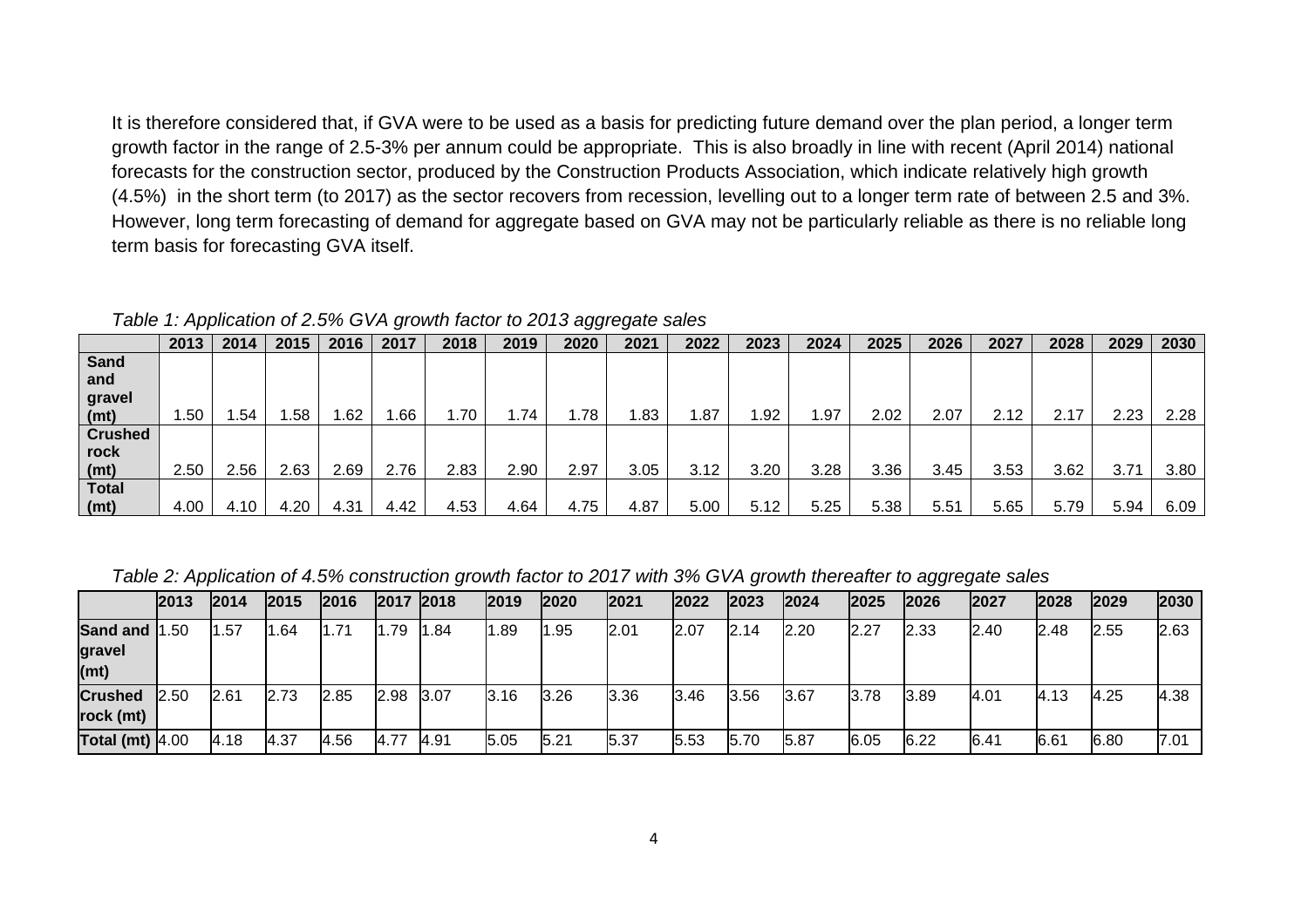Projection based on 2.5% GVA over the plan period from a 2013 base (Table 1 above) would result in projected sales for sand and gravel not reaching immediate pre-recession levels by the end of the plan period. For crushed rock projected sales by 2030 would be in line with immediate pre-recession levels. Application of a 4.5% reducing to 3% GVA figure (Table 2 above) would bring sand and gravel sales up to around pre-recession levels by 2030 and crushed rock sales up to a level slightly in excess of typical prerecession years. However, it is considered unlikely that projection based only on possible GVA growth would provide a robust basis for establishing likely demand for aggregate from the Plan area for a number of reasons. Firstly, as noted above, the link between general GVA growth and demand for aggregate is not clearly established. Secondly, the very low levels of sales in the base year reflects an unusual circumstance of the legacy of a particularly deep recession in the construction sector and future growth in construction activity may not reflect any wider trend in GVA growth. This may be borne out by the fact that projected sales at 2030 (for sand and gravel) under this higher growth scenario are still, by 2030, either below or just reaching pre-recession levels and for crushed rock would be just reaching or slightly exceeding pre-recession levels. It is considered that there is a reasonable expectation, given current relatively strong growth in the economy, that sales in the Plan area over the next few years will recover at a faster rate than envisaged under the scenario of 4.5% growth to 2017 modelled in Table 2 above, although there is no specific data available on which to predict this. Overall therefore it is not considered appropriate to rely solely on predicted GVA growth as a basis for projecting future demand for aggregate produced in the Plan area.

#### 2) Population growth

The publication *Planning 4 Minerals: A Guide on Aggregates<sup>1</sup>* suggests that demand for aggregates in the UK is equivalent to a little under 4 tonnes per head per annum. Population data and projections can therefore be used to assess possible implications for future requirements for aggregate. Population projections through to 2030 and beyond were published in May 2014 by ONS. Available data is summarised in the following table.

 $^1$  Produced jointly by Quarry Products Association, British Marine Aggregates Producers Association, British Geological Survey and Entec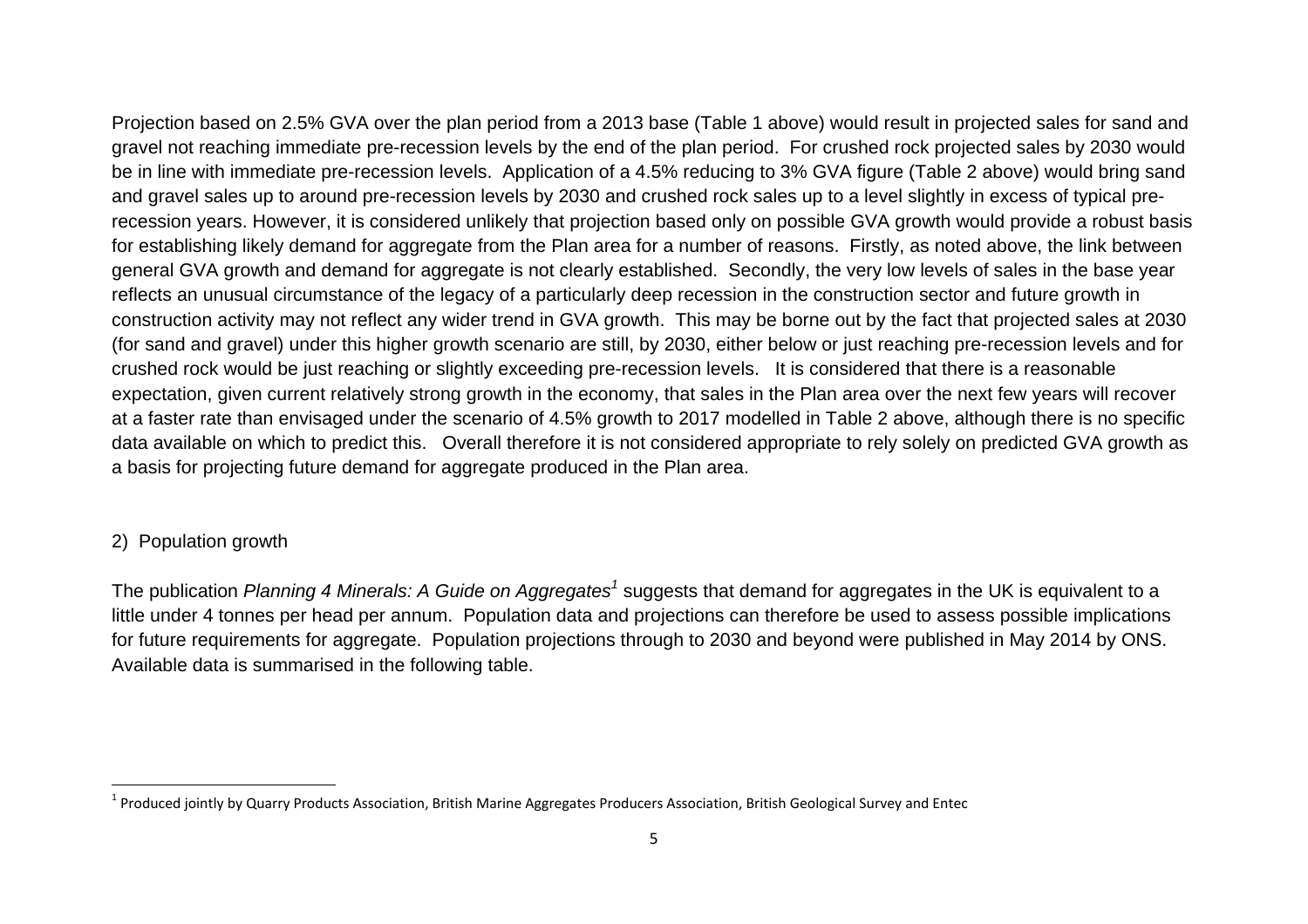|                           | 2001      | 2011      | 2021<br><b>Estimate</b> | 2031<br><b>Estimate</b> | <b>Increase</b><br>$2001 -$<br>2011 | <b>Increase</b><br>$2001 -$<br>2011 | Projected<br>increase<br>2011-2021 | Projected<br>increase<br>2011-2021 | Projected<br>increase<br>2021-2031 | Projected<br>increase<br>2021-2031 | Difference in<br>projection<br>2011-2021<br>compared to<br>2001-2011 | Difference in<br>projection 2021-<br>2031 compared<br>to 2011-2021 | Trend in rate of<br>population growth<br>2011-2031 compared<br>to 2001-2011 |
|---------------------------|-----------|-----------|-------------------------|-------------------------|-------------------------------------|-------------------------------------|------------------------------------|------------------------------------|------------------------------------|------------------------------------|----------------------------------------------------------------------|--------------------------------------------------------------------|-----------------------------------------------------------------------------|
| <b>North</b><br>Yorkshire | 751,000   | 796.400   | 829,000                 | 859,000                 | 45,400                              | 6.0%                                | 32,600                             | 4.1%                               | 30,000                             | 3.6%                               | $-1.9%$                                                              | $-0.5%$                                                            | Decreasing                                                                  |
| West<br>Yorkshire         | 2,083,200 | 2,226,100 | 2,370,000               | 2,497,000               | 142.900                             | 6.9%                                | 143,900                            | 6.5%                               | 127.000                            | 5.4%                               | $-0.4%$                                                              | $-1.1%$                                                            | Decreasing                                                                  |
| South<br>Yorkshire        | .266.400  | .343.600  | 1.407.000               | 1,463,000               | 77,200                              | 6.1%                                | 63,400                             | 4.7%                               | 56,000                             | 4.0%                               | $-1.4%$                                                              | $-0.7%$                                                            | Decreasing                                                                  |
| <b>Tees Valley</b>        | 652,230   | 662.790   | 682.000                 | 698,000                 | 10,560                              | 1.6%                                | 19.210                             | 2.9%                               | 16.000                             | 2.3%                               | $+1.3%$                                                              | $-0.6%$                                                            | Increasing slightly                                                         |
| Total                     | 4,752,830 | 5,028,890 | 5,288,000               | 5,517,000               | 276.060                             | 5.8%                                | 259,110                            | 5.2%                               | 229,000                            | 4.3%                               | $-0.6%$                                                              | $-0.9%$                                                            | Decreasing                                                                  |

*Table 3: Population projections - North Yorkshire and adjacent (data from ONS)* 

*Table 4: Population generated aggregate demand (based on the assumption that average consumption is 4 tonnes per head)* 

|                              | <b>Demand</b><br>2001<br>(tonnes)<br>(population<br>from Table<br>1x4) | <b>Demand</b><br>2011<br>(tonnes)<br>(population<br>from Table<br>1x4) | Demand 2021<br>(tonnes)<br>(population<br>from Table<br>1x4) | <b>Demand</b><br>2031<br>(tonnes)<br>(population<br>from Table<br>1x4) | <b>Increase</b><br>$2001 -$<br>2011 | Increase<br>$2001 -$<br>2011 | Projected<br>increase<br>$2011 -$<br>2021 | Projected<br>increase<br>$2011 -$<br>2021 | Projected<br>increase<br>$2021 -$<br>2031 | Projected<br>increase<br>2021-2031 | Difference in<br>projection<br>2011-2021<br>compared to<br>2001-2011 | <b>Difference</b><br>in.<br>projection<br>2021-2031<br>compared<br>to 2011-<br>2021 | Trend in rate of<br>population<br>generated<br>aggregate demand<br>2011-2031<br>compared to 2001-<br>2011 |
|------------------------------|------------------------------------------------------------------------|------------------------------------------------------------------------|--------------------------------------------------------------|------------------------------------------------------------------------|-------------------------------------|------------------------------|-------------------------------------------|-------------------------------------------|-------------------------------------------|------------------------------------|----------------------------------------------------------------------|-------------------------------------------------------------------------------------|-----------------------------------------------------------------------------------------------------------|
| <b>North</b><br>Yorkshire    | 3.004.000                                                              | 3.185.600                                                              | 3,316,000                                                    | 3,436,000                                                              | 185,200                             | 6.0%                         | 130,400                                   | 4.1%                                      | 120,000                                   | 3.6%                               | $-1.9%$                                                              | $-0.5%$                                                                             | Decreasing                                                                                                |
| West<br>Yorkshire            | 8,332,800                                                              | 8.904.400                                                              | 9,480,000                                                    | 9,988,000                                                              | 571,600                             | 6.9%                         | 575,600                                   | 6.5%                                      | 575,600                                   | 5.4%                               | $-0.4%$                                                              | $-1.1%$                                                                             | Decreasing                                                                                                |
| South<br>Yorkshire           | 5,065,600                                                              | 5.374.400                                                              | 5,628,000                                                    | 5,852,000                                                              | 308,800                             | 6.1%                         | 253,600                                   | 4.7%                                      | 224,000                                   | 4.0%                               | $-1.4%$                                                              | $-0.7%$                                                                             | Decreasing                                                                                                |
| <b>Tees</b><br><b>Valley</b> | 2,608,920                                                              | 2.651.160                                                              | 2,728,000                                                    | 2,792,000                                                              | 42.240                              | 1.6%                         | 144,840                                   | 2.9%                                      | 64,000                                    | 2.3%                               | $+1.3%$                                                              | $-0.6%$                                                                             | Increasing slightly                                                                                       |
| Total                        | 19,011,320                                                             | 20.115.560                                                             | 21.152.000                                                   | 22.068.000                                                             | ,104,240                            | 5.8%                         | 1,036,440                                 | 5.2%                                      | 916,000                                   | 4.3%                               | $-0.6%$                                                              | $-0.9%$                                                                             | Decreasing                                                                                                |

This suggests a possible increase in requirements for aggregate as a result of population growth amounting to approximately 1.95 million tonnes in 2031 compared to 2011. This figure would represent increased demand arising across the whole of North, South and West Yorkshire and the Tees Valley. It should be noted that it is not expected that all the aggregate required as a result of population growth within these areas would need to be supplied from North Yorkshire as aggregate is also supplied into these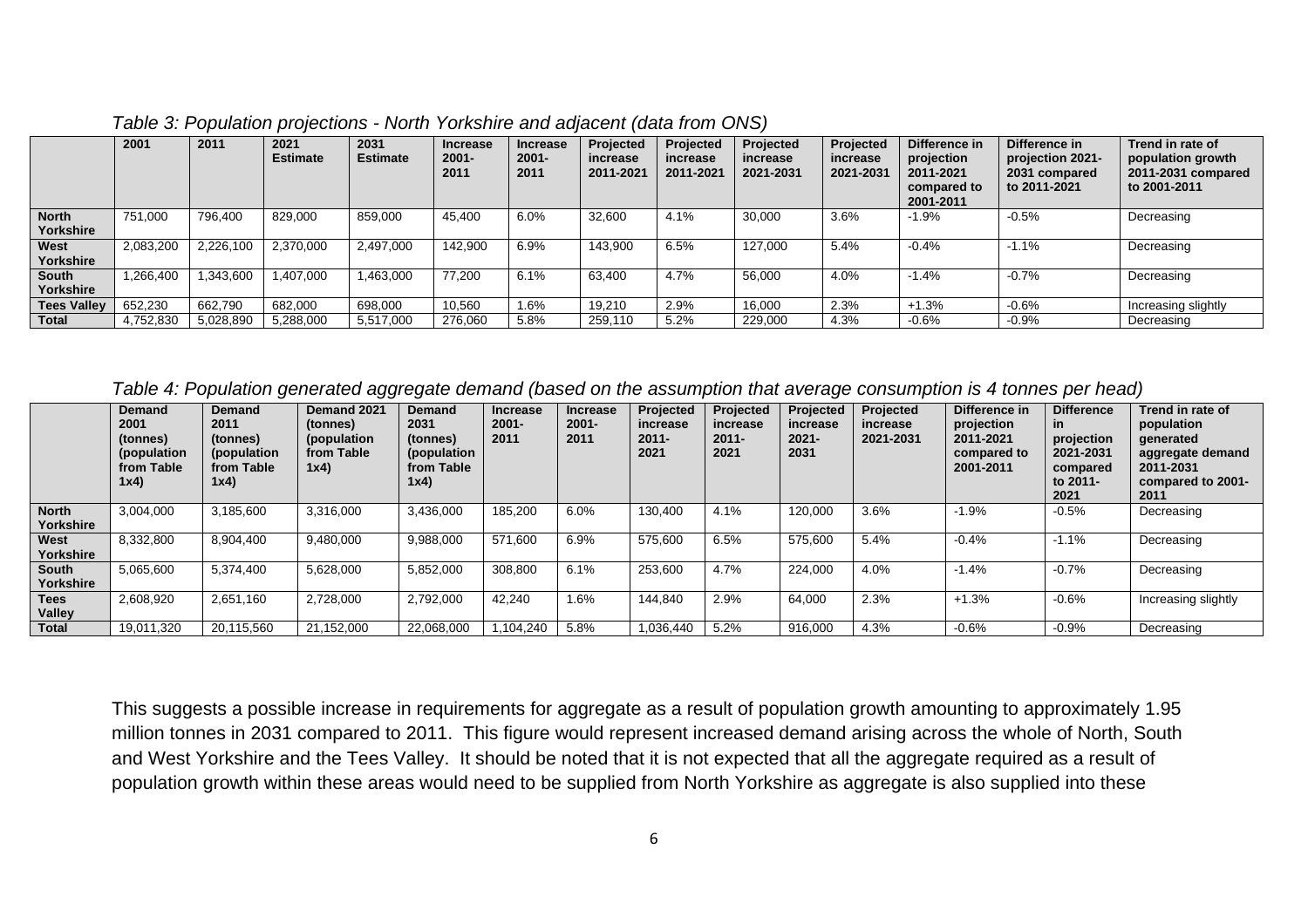areas from other sources. A further consideration is that the estimated per capita consumption for the Yorkshire and Humber area, based on consumption data published by BGS in the collation of the Aggregates Minerals Surveys for 2005 (a year of relatively high total sales) and 2009 (a year of relatively low total sales), is in the vicinity of 2.3 and 2.1 tonnes respectively; very substantially below the national figure quoted in *Planning 4 Minerals: A guide on Aggregates.* For the Tees Valley area the equivalent figures is 1.2 tonnes (2009). If a lower assumed figure of 2.5 tonnes per capita is utilised, the increased requirement for aggregate arising from population growth in 2031 compared to 2011 reduces to around 1.22mt.

Population growth provides only an indirect indication of possible demand for aggregate and data on per-capita consumption rates appears variable and may not therefore provide a reliable basis for predicting demand.

#### 3) Projected housing growth

The Minerals Products Association, in response to Issues and Options consultation on the Joint Plan, has suggested that a comparison could be made between historic rates of housing completions and the planned future rate, as a proxy for wider demand for aggregate, in order to give an indication of future demand in the Plan area. Published information (*Planning 4 Minerals: A Guide on Aggregates2*) indicates that 60 tonnes of aggregate is required to build a typical house, with around 400 tonnes in total being required when associated infrastructure is taken into account.

Information on past housing completion rates, published by CLG, has been obtained for the 16 year period 1997/98 to 2012/13 and can be compared with projected housing requirements as indicated in recently adopted or emerging local plans over the 16 year period 2015-2030 (ie the period covered by the MWJP). The detailed data gathered as part of this exercise is provided in Appendix 1 and is summarised in the following table, which presents the information for North Yorkshire and the main external market areas to which aggregate produced in the Plan area is sold. It is recognised that the position with regard to projected house building rates is fluid and the numbers may change, upwards or downwards as plans are finalised or reviewed.

<sup>&</sup>lt;sup>2</sup> Produced jointly by Quarry Products Association, British Marine Aggregates Producers Association, British Geological Survey and Entec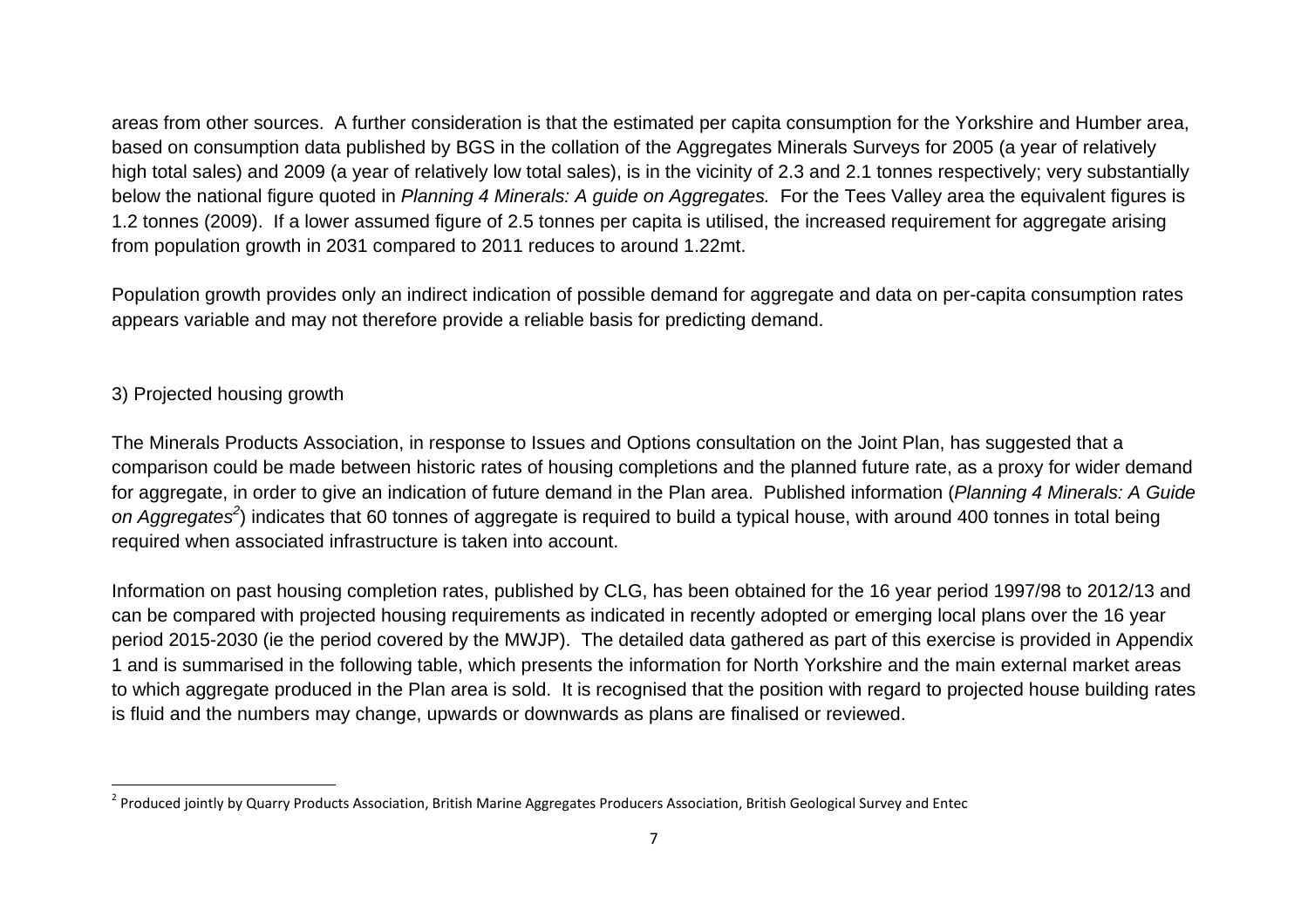|  | Table 5: Housing completions and planned growth $^3$ |  |
|--|------------------------------------------------------|--|

|                        | <b>Total Housing</b><br><b>Completions over 16</b><br>year period (1997/98-<br>2012/13) | <b>Tonnes aggregate</b><br>equivalent<br>(at 400t/house) | <b>Tonnes</b><br>aggregate<br>equivalent (per<br>annum) (ie<br>figure from<br>previous column<br>divided by 16) | <b>Total projected</b><br>housing<br>requirement over<br>16 year period<br>$(2015 - 2030)$ | <b>Tonnes</b><br>aggregate<br>equivalent<br>(at 400t/house) | <b>Tonnes</b><br>aggregate<br>equivalent (per<br>annum)<br>(ie figure from<br>previous column<br>divided by 16) |
|------------------------|-----------------------------------------------------------------------------------------|----------------------------------------------------------|-----------------------------------------------------------------------------------------------------------------|--------------------------------------------------------------------------------------------|-------------------------------------------------------------|-----------------------------------------------------------------------------------------------------------------|
| <b>North Yorkshire</b> | 27,480                                                                                  | 10.99mt                                                  | 0.69mt                                                                                                          | 54,638                                                                                     | 21.86mt                                                     | 1.37 <sub>mt</sub>                                                                                              |
| <b>West Yorkshire</b>  | 83,990                                                                                  | 33.60mt                                                  | 2.10 <sub>mt</sub>                                                                                              | 159,736                                                                                    | 63.89mt                                                     | 3.99mt                                                                                                          |
| <b>South Yorkshire</b> | 37,310                                                                                  | 14.92mt                                                  | 0.93 <sub>mt</sub>                                                                                              | 82,251                                                                                     | 32.90mt                                                     | 2.06mt                                                                                                          |
| <b>Tees Valley</b>     | 27,160                                                                                  | 10.86mt                                                  | 0.68mt                                                                                                          | 27,700                                                                                     | 11.08mt                                                     | 0.69mt                                                                                                          |
| <b>Total</b>           | 175,940                                                                                 | 70.38mt                                                  | 4.40mt                                                                                                          | 324,325                                                                                    | 129.73mt                                                    | 8.11mt                                                                                                          |

Demand for aggregate generated by housing development and associated infrastructure only represents a proportion of total demand for aggregate. The Mineral Products Association has estimated that it accounts for around 15% of total construction activity. However, the Mineral Products Association has also commented that the 400t/house figure is not intended to be used as a basis for predicting demand.

Notwithstanding the range of uncertainty that exists, it is nevertheless considered that projected housing growth could provide a useful contribution to estimating future demand. This is because there is an obvious direct link between house building and requirements for aggregate, as well as a link between house building and requirements for other built infrastructure which will also generate demand for aggregate. Furthermore, data is available which enables a reasonable assessment to be made of the likely scale of house building in both the plan area and key external markets over the majority of the plan period, although again there is some uncertainty over this as plans for housing are prepared and reviewed.

 $^3$  the above figures on projected housing requirements represent a maximum theoretical number (for example where an Authority's plan is based on a projected range of housing numbers the high end range figure has been used and, in some cases, where the period for which an Authority is planning for housing has commenced some of the projected total housing requirement may already have been built).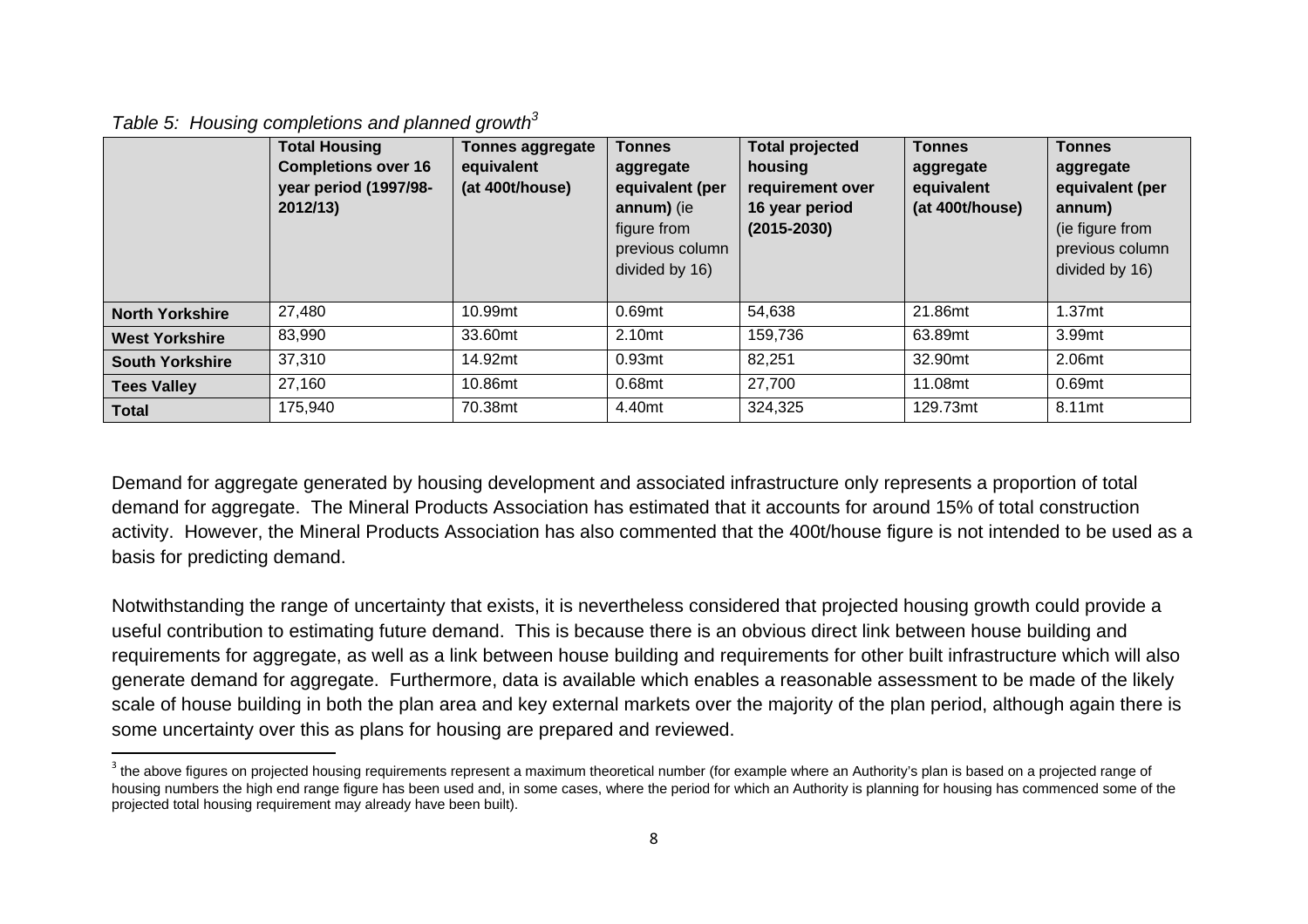An alternative way of approaching this method would therefore be to look at the proportionate increase in expected housing completions over the Plan period, compared with historic completions, to generate a percentage increment which could be applied to historic average sales. This is essentially the method suggested by the MPA in response to Issues and Options consultation. The following table compares historic completions with projected future requirements. A 10 year period has been used in each case in in order to facilitate comparison with 10 year average aggregate sales data.

*Table 6: Comparison of 10 year forecast requirements 2015-2024 for key aggregate market areas and actual completions for the 10 year period 2003/4-2012/13 (derived from information in Table 5)* 

| Sub-region             | <b>Actual completions 2003/4-2012/13</b> | 10 year forecast requirements 2015-<br>2024 | % change |
|------------------------|------------------------------------------|---------------------------------------------|----------|
| <b>West Yorkshire</b>  | 53,750                                   | 98,660                                      | $+84%$   |
| <b>South Yorkshire</b> | 23,530                                   | 51,410                                      | $+118%$  |
| <b>North Yorkshire</b> | 15,940                                   | 34,190                                      | $+114%$  |
| <b>Tees Valley</b>     | 15,960                                   | 17,320                                      | $+9\%$   |
| <b>Total</b>           | 109,180                                  | 201,580                                     | $+85%$   |

As mentioned earlier, it is also necessary to reflect the fact that housing-derived demand for aggregate only represents a proportion of total demand (estimated at around 15% by the Mineral Products Association). In the absence of any other data it is therefore assumed in this paper that around 15% of total demand for aggregate can be apportioned to demand directly or indirectly associated with housing growth.

Taking into account current 10 year average sales (as at 2013) of 2.2mtpa (sand and gravel) and 3.4mtpa (crushed rock) the application of an 85% growth factor to 15% of the current average sales figure would lead to an additional requirement of around 0.28mtpa for sand and gravel and an additional 0.43mtpa for crushed rock. This could lead to demand reaching an annual level of around 2.48mtpa (sand and gravel) and 3.83mtpa (crushed rock). These figures are similar to typical pre-recession annual sales. For sand and gravel the figure is a little below that derived by applying a 4.5% reducing to 3% growth factor (see Table 2) to current sales. For crushed rock the figure is about 0.5mt lower, although in both these cases the projected figure using a GVA growth scenario would not be reached until 2030. However, it should be noted that these assumptions are very dependent on the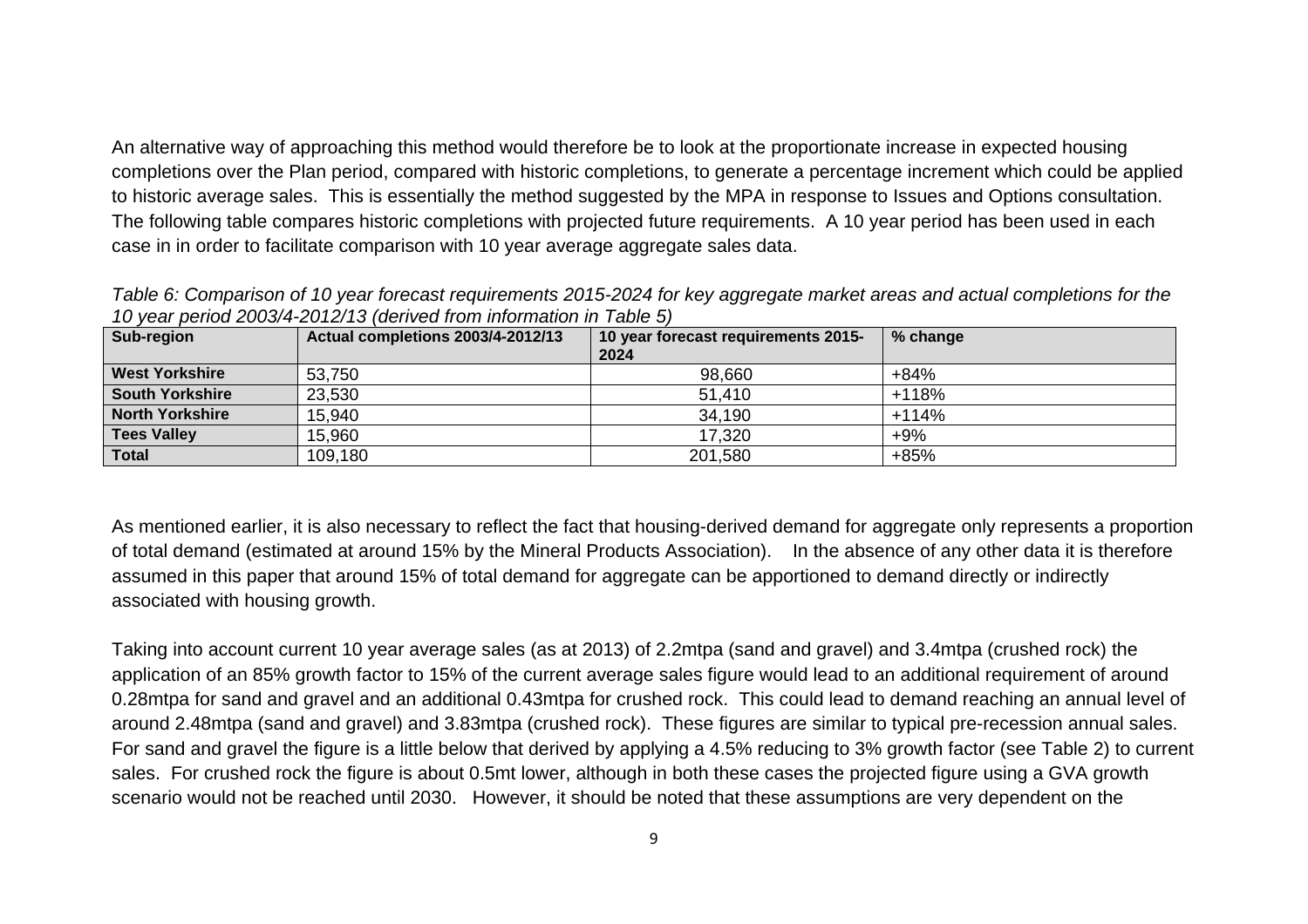proportion of demand for aggregate which is ascribed directly or indirectly to house building, with a higher or lower figure leading to a correspondingly higher of lower projected demand for aggregate. The lack of a very robust basis for defining this proportion is a weakness of this potential methodology. A further consideration with this methodology is that it is considered unlikely that increased demand generated by growth in house building will step up immediately to the predicted higher level, taking into account current low levels of sales and an expectation that rates of house building may increase over time as the economy recovers and local plans are implemented. If this method were to be used as a basis for forecasting if may therefore be necessary to assume a progressive built up in demand to the projected higher level. For current purposes it could be assumed that a progressive increase over the 5 year period to 2018 could be realistic. A possible scenario based on this approach is shown below.

|                | 2013 | 2014 | 2015 | 2016 | 2017 | 2018 | 2019 | 2020 | 2021 | 2022 | 2023 | 2024 | 2025 | 2026 | 2027 | 2028 | 2029 | 2030 |
|----------------|------|------|------|------|------|------|------|------|------|------|------|------|------|------|------|------|------|------|
| <b>Sand</b>    |      |      |      |      |      |      |      |      |      |      |      |      |      |      |      |      |      |      |
| and            |      |      |      |      |      |      |      |      |      |      |      |      |      |      |      |      |      |      |
| gravel         |      |      |      |      |      |      |      |      |      |      |      |      |      |      |      |      |      |      |
| (mt)           | .50  | .70  | .90  | 2.10 | 2.30 | 2.50 | 2.50 | 2.50 | 2.50 | 2.50 | 2.50 | 2.50 | 2.50 | 2.50 | 2.50 | 2.50 | 2.50 | 2.50 |
| <b>Crushed</b> |      |      |      |      |      |      |      |      |      |      |      |      |      |      |      |      |      |      |
| rock           |      |      |      |      |      |      |      |      |      |      |      |      |      |      |      |      |      |      |
| (mt)           | 2.50 | 2.75 | 3.00 | 3.25 | 3.50 | 3.83 | 3.83 | 3.83 | 3.83 | 3.83 | 3.83 | 3.83 | 3.83 | 3.83 | 3.83 | 3.83 | 3.83 | 3.83 |
| <b>Total</b>   |      |      |      |      |      |      |      |      |      |      |      |      |      |      |      |      |      |      |
| (mt)           | 4.00 | 4.40 | 4.80 | 5.20 | 5.60 | 6.00 | 6.46 | 6.46 | 6.46 | 6.46 | 6.46 | 6.46 | 6.46 | 6.46 | 6.46 | 6.46 | 6.46 | 6.46 |

*Table 7: Scenario based on projected change in rates of house building* 

#### 4) Impact of supply constraints elsewhere

It is also necessary to consider how the level of demand on the Plan area may be impacted by factors arising outside the area.

Data on aggregates consumption in 2009 in key market areas supplied by the Plan area has been published in the National collation of the 2009 aggregates monitoring survey (BGS). Data on exports from the Plan area to other Yorkshire and Humber sub-regions in 2009 is provided in the NY LAA. This indicates the following: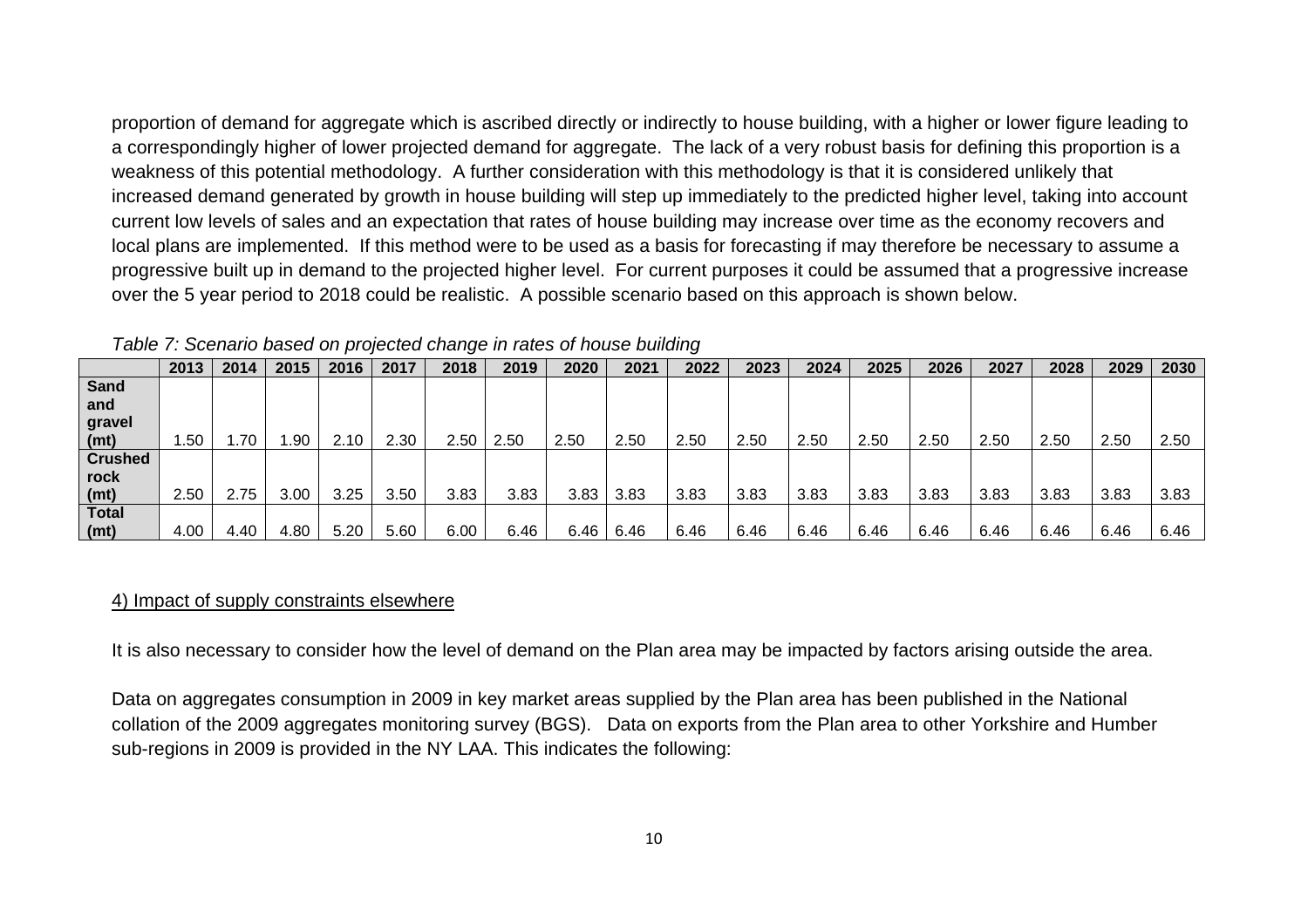|                    | Land won sand and<br>gravel consumed | Land won sand<br>and gravel sourced | % consumed<br>originating in | <b>Crushed rock</b><br>consumed (kt) | <b>Crushed rock</b><br>sourced from Plan | % consumed<br>originating in |
|--------------------|--------------------------------------|-------------------------------------|------------------------------|--------------------------------------|------------------------------------------|------------------------------|
|                    | (kt)                                 | from Plan area (kt)                 | plan area                    |                                      | area (kt)                                | plan area                    |
| <b>West Yorks</b>  | 810                                  | 240                                 | 30%                          | 2,332                                | 250                                      | 11%                          |
| <b>South Yorks</b> | 719                                  | 107                                 | 15%                          | 2,106                                | 177                                      | 8%                           |
| <b>North Yorks</b> | 769                                  | Est 700^                            | Est 90%^                     | 2,322                                | Est 1500^                                | Est 65%^                     |
| <b>Total</b>       | 2,298                                | Est 1,047                           |                              | 6,760                                | Est 1,927                                |                              |

#### *Table 8: Consumption of aggregates worked in the Plan area*

^ No specific data is available for the amount of sand and gravel and crushed rock produced in the Plan area that was consumed in the plan area. However it is considered reasonable to assume that the large majority of both types of aggregate consumed in North Yorkshire originate within the Plan area. NB - although data on consumption in the Tees Valley is published in the National collation of the 2009 Aggregates monitoring survey a significant volume consumed in that sub-region was of unrecorded origin. However, it is considered reasonable to assume that, based on known exports of sand and gravel and crushed rock from the Plan area to the Tees Valley, exports from the Plan area account for a substantial proportion of total consumption in the Tees Valley.

The above data suggests that a significant proportion of the aggregate consumed in West and South Yorkshire was sourced from outside North Yorkshire. It is also known that aggregate from other sources, such as County Durham, is supplied into the Tees Valley area, although specific figures are not available.

A potential factor which may impact on demand in the Plan area is pressure arising from constraints on availability of good quality sand and gravel elsewhere. In particular, the recent draft LAA for West Yorkshire identifies an expectation that there will be on going constraint on supply of sand and gravel from within West Yorkshire. The draft LAA notes that it had been a concern that West Yorkshire may become totally reliant on import of sand and gravel upon closure of Methley Quarry in Leeds. However, the LAA also notes that there are now two sites with permission, with combined reserves of 1.6mt. Whilst neither of these sites is operational they indicate the potential for a local contribution to supply and therefore supply side factors in West Yorkshire may not lead to a substantial change in the level of imports required in the near to mid term. Other known sources of supply of both sand and gravel and crushed rock into West Yorkshire (besides from the Plan area) include South Yorkshire, East Riding, Derbyshire, the North West Region and the Yorkshire Dales National Park. The West Yorkshire LAA estimates a potential shortfall of around 0.61mtpa of sand and gravel which may need to be met by imports, with around one-third of this amount currently being provided by imports from North Yorkshire. Whilst resources in some of these other areas are known to be constrained, particularly in South Yorkshire where there are likely to be substantial difficulties in maintaining supply of concreting sand and gravel, other sources of imports to West Yorkshire have relatively health reserves, with (for crushed rock) some having the benefit of rail links in to the West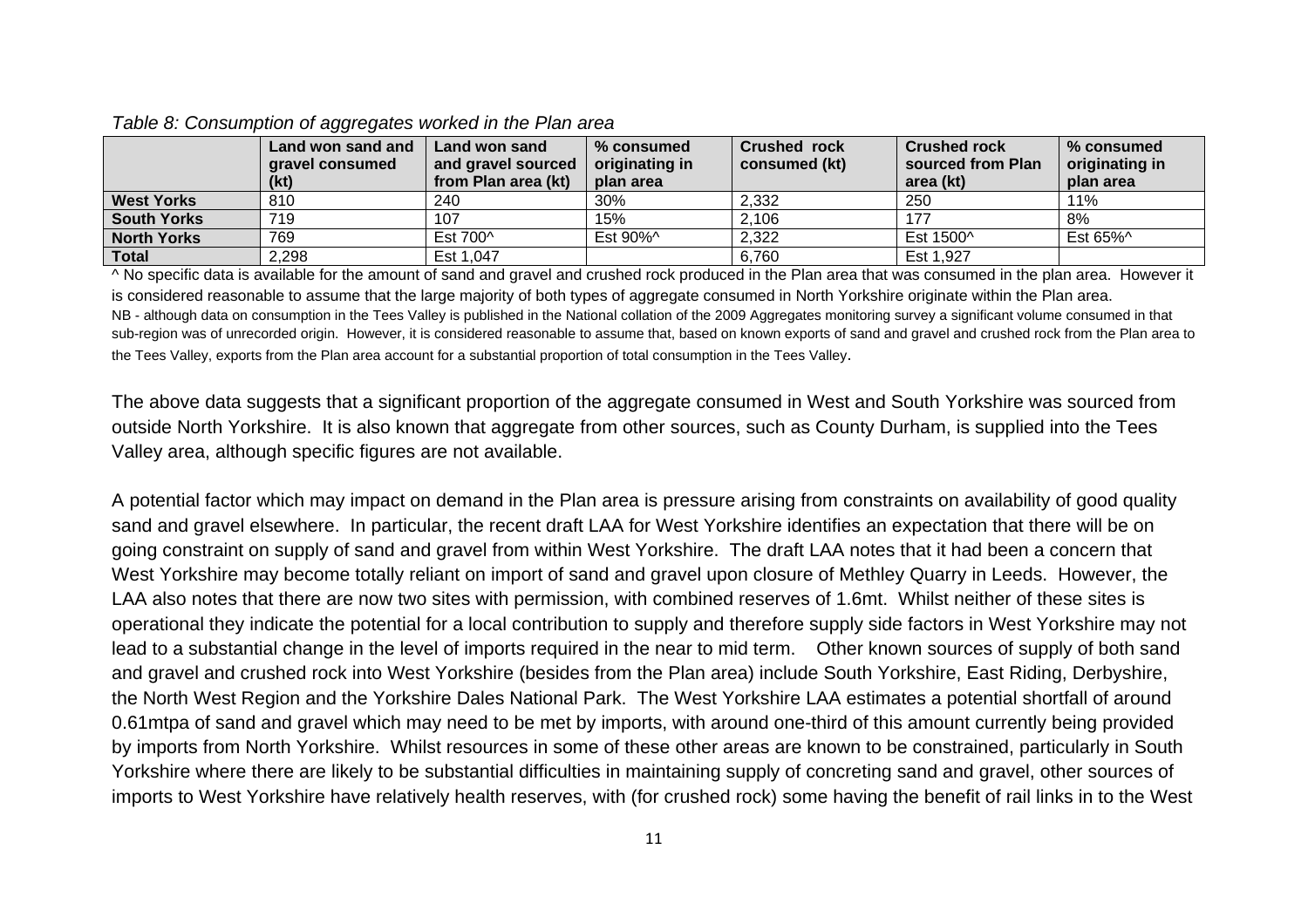Yorkshire area. It is therefore likely that a proportion of any increased demand arising in the West Yorkshire area will continue to be met by imports from areas other than North Yorkshire.

Taking the above information into account, it is considered that in forecasting demand it may be reasonable to make some allowance for increased demand from West Yorkshire for sand and gravel worked in North Yorkshire. There is no specific basis to quantify this but a potential approach would be to apply a growth factor to the proportion of sand and gravel exported to West Yorkshire and add this to the total projected demand. The only published information on the actual volume of sand and gravel exported to West Yorkshire is based on NYCC survey data and published in the North Yorkshire Sub-region LAA. This suggests that in 2009 c.0.24mt were exported, out of total sales of 1.7mt, equating to around 14%. If it is assumed that any shortfall in indigenous supply from West Yorkshire, as well as imports to West Yorkshire from other sources, will become more constrained over time then it may be reasonable to assume that demand for exports from North Yorkshire will grow at an annual rate higher than that derived by applying a possible North Yorkshire GVA growth factor allowance of 2.5%pa. It could therefore be assumed that the amount of sand and gravel exported to West Yorkshire from the Plan area would grow at a rate of 5%pa. The impact of this potential approach is shown in the following table. For the purposes of this table it has been assumed that the base year position is that 14% of total 2013 sales were exported to West Yorkshire, in line with the proportion exported in 2009.

|                                                                                               | 2013   | 2014              | 2015  | 2016            | 2017  | 2018  | 2019  | 2020  | 2021  | 2022            | 2023 | 2024                                                          | 2025 2026 | 2027 2028 | 2029 2030 |  |
|-----------------------------------------------------------------------------------------------|--------|-------------------|-------|-----------------|-------|-------|-------|-------|-------|-----------------|------|---------------------------------------------------------------|-----------|-----------|-----------|--|
| Sand and gravel<br>exported to West<br>Yorkshire (mt)<br><b>Assumed 2.5% growth</b><br>factor |        | 0.210 0.215 0.221 |       | 0.226           | 0.232 | 0.238 | 0.244 | 0.250 | 0.256 | 0.262           |      | 0.269   0.276   0.282   0.289   0.297   0.304   0.312   0.320 |           |           |           |  |
| Sand and gravel<br>exported to West<br>Yorkshire (mt)<br><b>Assumed 5% growth</b><br>factor   |        | 0.210   0.221     |       | $0.232$ $0.243$ | 0.255 | 0.268 | 0.281 | 0.295 |       | $0.310$   0.326 |      | 0.342 0.359 0.377 0.396 0.416 0.437 0.458 0.481               |           |           |           |  |
| Difference (mt)                                                                               | 0.0001 | 0.005             | 0.011 | 0.017           | 0.023 | 0.030 | 0.038 | 0.046 | 0.054 | 0.064           |      | 0.073   0.084   0.095   0.106   0.119   0.132   0.147   0.162 |           |           |           |  |

*Table 9: Assumed growth in sand and gravel demand from West Yorkshire*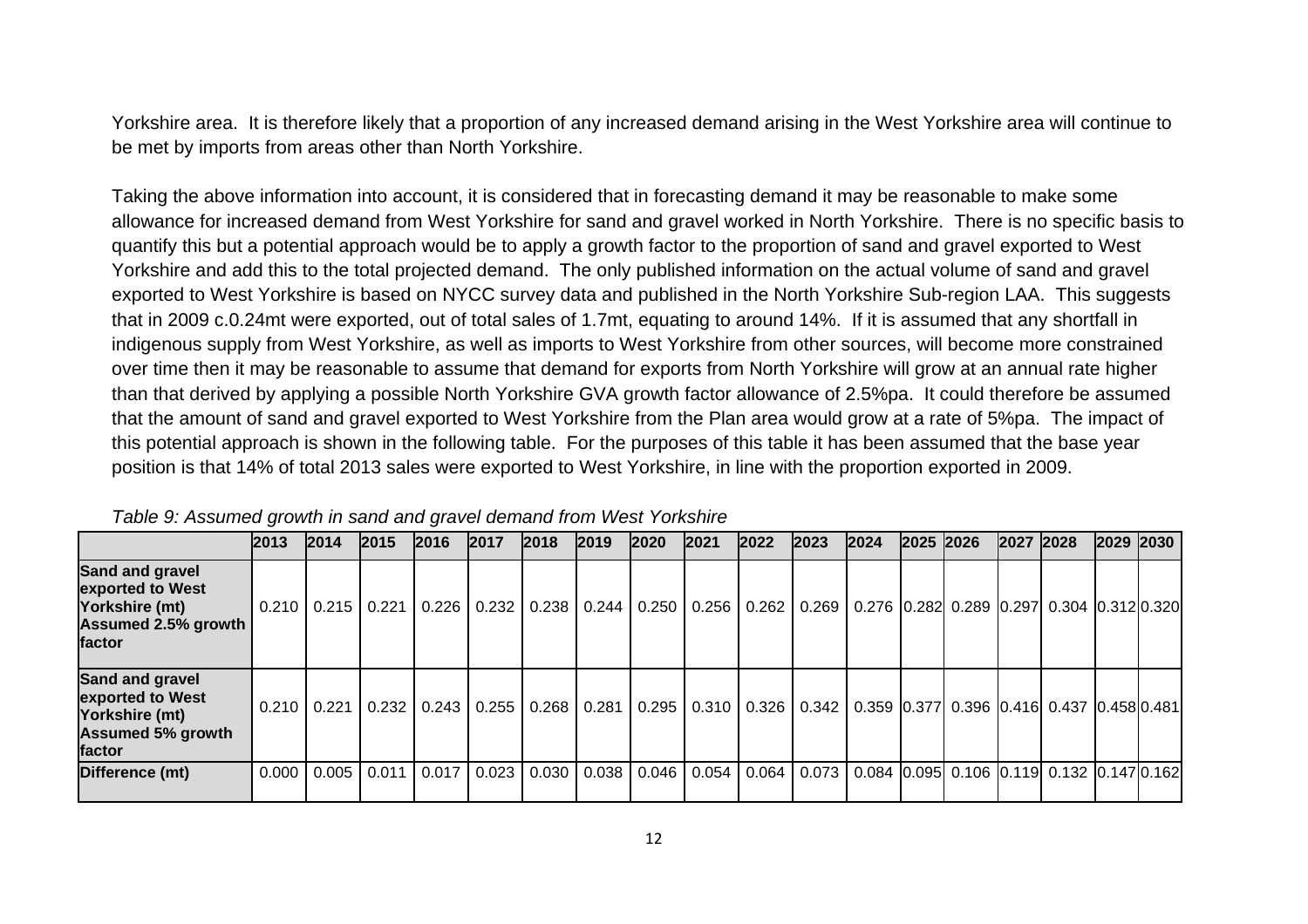This would indicate an additional cumulative demand of around 1.2mt over the whole period, arising as a result of additional demand from West Yorkshire above a general 2.5% growth factor.

As noted above, difficulties are envisaged in maintaining supply of concreting sand and gravel in South Yorkshire. South Yorkshire MPAs are addressing this issue by seeking agreement with MPAs in the East Midlands (Nottinghamshire and Derbyshire) in order to address any shortfall. It is therefore considered unlikely that supply side factors in South Yorkshire will lead to a major increase in call on aggregate from the Plan area. However, in correspondence with the Joint Plan authorities, Doncaster Metropolitan Borough Council (the main producer of sand and gravel in the South Yorkshire sub-region) has indicated that it may not be able to continue, in the longer term, the limited export of sand and gravel to the North Yorkshire sub-region that currently takes place (estimated at between 8 and 38kt in 2009). It may therefore be reasonable to allow an additional factor for this in any demand forecast for the Plan area. This could be achieved by assuming that that an additional 30kt pa of sand and gravel would be required over the 10 year period 2021 to 2030, leading to a total additional requirement of 0.3mt.

East Riding of Yorkshire Council is the largest source of imports of sand and gravel into the North Yorkshire, averaging 90kt pa over the 4 year period 2009 to 2012. In correspondence, East Riding of Yorkshire Council has indicated that a key permission for sand and gravel working expires in 2025. An alternative site or extension would be needed to ensure continued availability of supply after that date and it is not yet clear whether a suitable site will be forthcoming. It is therefore possible that, over the period 2026 - to 2030, there would some potential for reduced export capability to North Yorkshire, although the extent of this is difficult to quantify. Taking into account current uncertainty over the impact, if any, of this issue on the Plan area it is not considered necessary to factor in an increased allowance for local supply at this stage.

 A Local Aggregates Assessment for the Tees Valley area has not yet been produced but it is not anticipated that there will be a significant change in the general scale of demand from the Tees Valley area compared with the historic situation, especially as the area has generally lower economic and housing growth forecasts. Sand and gravel is also imported into the Tees Valley from Durham, where there are no near term constraints on supply of either sand and gravel or crushed rock. There are also significant imports of marine aggregate into the Tees with safeguarded wharfs in the Tees Valley Minerals and Waste Plan. A substantial unimplemented sand and gravel permission also exists in the Tees Valley area. Overall therefore it is considered that, whilst exports of sand and gravel from North Yorkshire into Tees Valley are likely to continue in line with the current position, there is no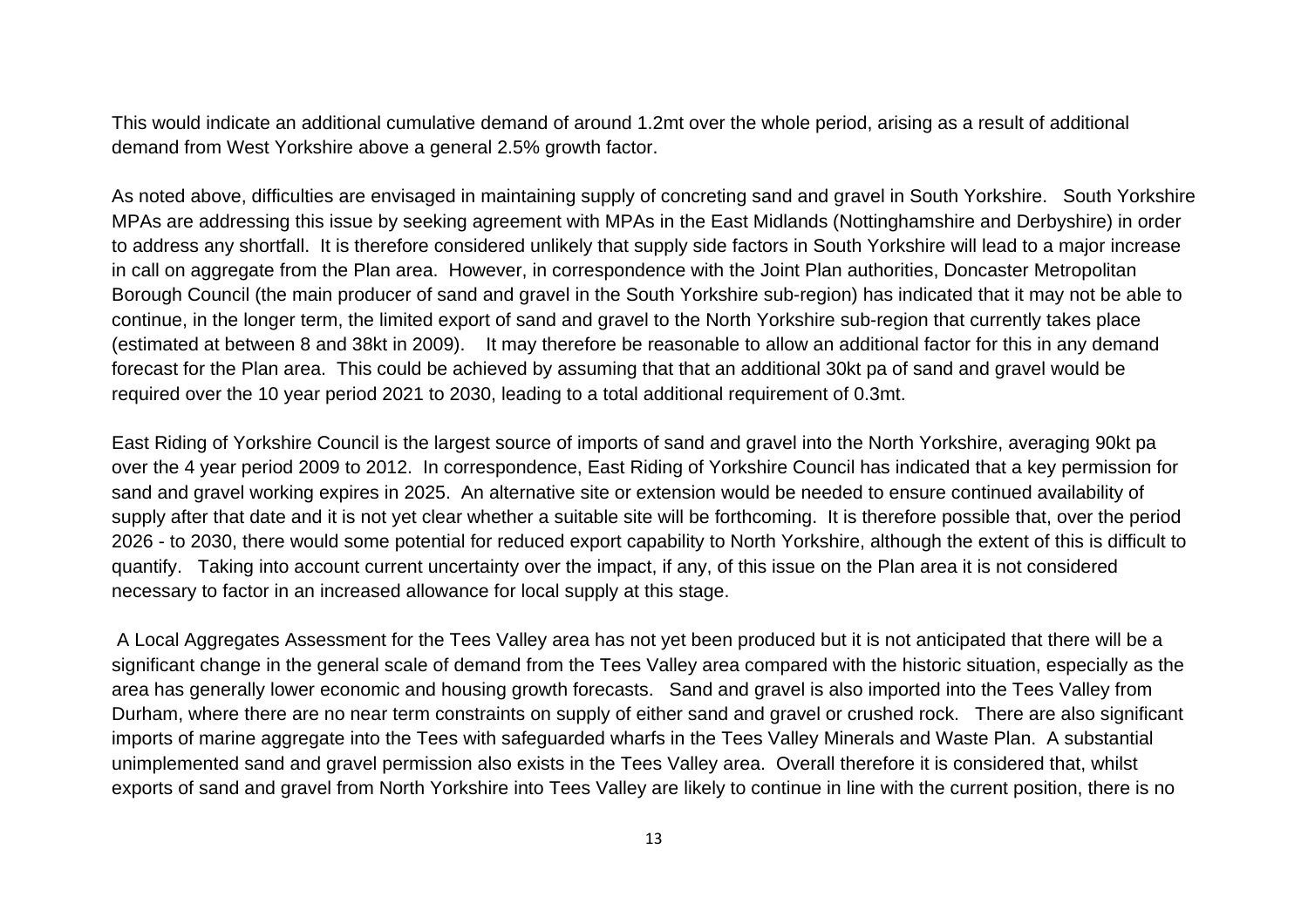expectation of a significantly increased call on North Yorkshire's resources. This position has generally been confirmed in correspondence with other mineral planning authorities in the North East but may need to be reviewed when a LAA for the Tees Valley area is produced.

The above analysis has focussed on sand and gravel as it is this mineral type that is subject of greatest supply constraints in the area. However, correspondence has also taken place with other mineral planning authorities known to export significant quantities of crushed rock into North Yorkshire. This generally indicates that substantial problems in maintaining supply of crushed rock are not envisaged over the timeframe of the Plan (ie to 2030). However, an important issue to consider is the role of the Yorkshire Dales National Park (YDNP) in the supply of crushed rock. The YDNP lies within the NY sub region but outside the area covered by the Joint Plan.

Historically, the YDNP has been a major supplier of crushed rock, with exports mainly into remaining areas of Y&H (particularly West Yorkshire) as well as the North West Region. Data for 2009 suggests that 395kt of crushed rock from the YDNP was sold into the North Yorkshire sub-region. A separate local plan for the YDNP is currently being prepared and will contain policy on aggregate quarries. A draft Plan published in May 2014 indicates that the two sites in the Park supplying crushed rock (excluding sites supplying high polished stone value limestone which does not exist in the Joint Plan area) are due to expire in 2030 and 2042. Substantial permitted reserves exist at these sites and the overall crushed rock landbank in the YDNP is around 26 years. The YDNPs current preferred approach is to support the principle of limited extensions in time, area or depth within the current quarry footprint, provided certain environmental criteria are met. Overall therefore, whilst the overall objective of Government policy is to maintain landbanks of aggregate outside national Parks, it is not considered likely that significant supply constraints within the YDNP will impact on demand for crushed rock from the Joint Plan area over the period to 2030.

#### 5) Major infrastructure projects

A further factor which should be considered is that a range of individual infrastructure projects may generate a significant requirement for aggregate, for example major road schemes and other large scale development projects. Linking these directly with requirements for aggregate from a particular area can be problematic as it may be possible for them to be supplied by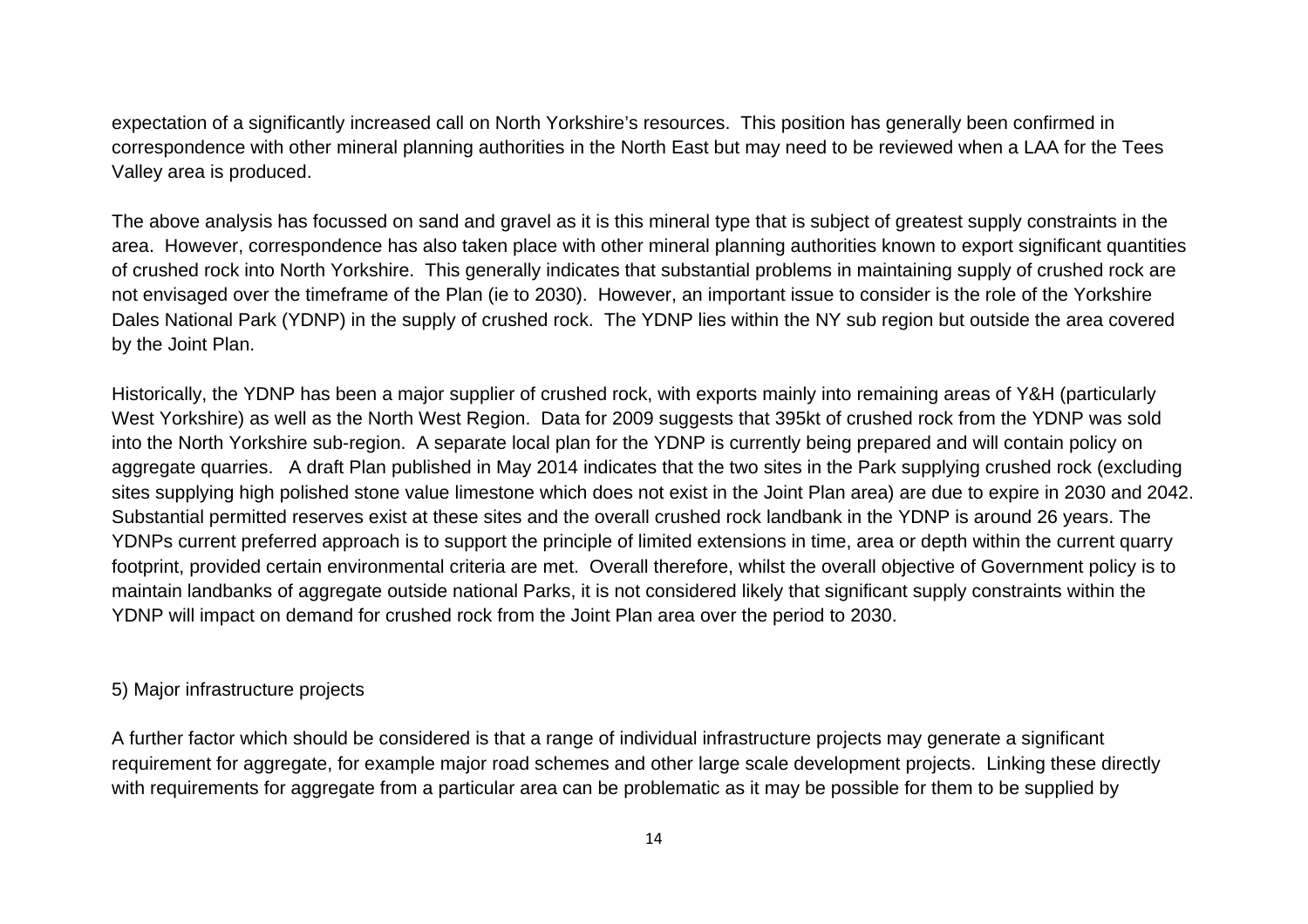aggregate from a variety of sources. For example major infrastructure projects in West Yorkshire may be capable of being supplied by aggregate from rail linked sources in the Midlands as well as, or instead of, by road from more local sources and this will be determined by commercial considerations.

There are a range of planned major infrastructure projects currently underway or under consideration in the main areas supplied by aggregate from the Plan area. However, the draft West Yorkshire Local Aggregate Assessment does not identify any specific projects which are likely to lead to an unusually high level of demand for aggregate (although the LAA does refer to the growth expectations for the area and the associated need for further employment opportunities and improvements in infrastructure). The draft South Yorkshire LAA identifies only the proposed HS2 scheme as potentially leading to an unusually high requirement for aggregate, although this would not be expected to take place until 2025 at the earliest.

The North Yorkshire LAA refers to major road building projects, particularly the A1 upgrade (Leeming to Barton) and the construction of the Bedale, Aiskew, Leeming Bar bypass. The A1 upgrade to motorway standard is now under construction and is expected to be completed by 2017. Construction of the Bedale, Aiskew, Leeming Bar bypass is expected to commence shortly and be completed within a similar timeframe. Both these schemes are likely to lead to a substantial requirement for aggregate. However, it should be noted that upgrading of the A1 to motorway standard has been taking place progressively throughout North Yorkshire over the past decade or more and demand from this type of construction activity will already be reflected in historic sales over the equivalent period. The current A1 upgrading activity is therefore not expected to constitute an unusual level of demand in the context of this area. It should also be noted that the current works are likely to represent the last major phase of A1 upgrading activity within reasonable proximity of North Yorkshire aggregate resources. It is therefore possible that future demand for North Yorkshire aggregate for major road building activity could decrease in the relatively near future, although other potential major developments in the area, such as the Allerton Waste Recovery Park and the proposed York Potash project, could offset any reduction in demand from road construction. A local aggregates assessment for the Tees Valley area has not been produced at the date of preparation of this paper.

Overall, it is considered unlikely that current known specific infrastructure projects are likely to lead to an unusually high demand for North Yorkshire aggregate in the context of historic sales averaged over a 10 year period. The impact of major infrastructure projects on demand form the Plan area is therefore considered to be neutral.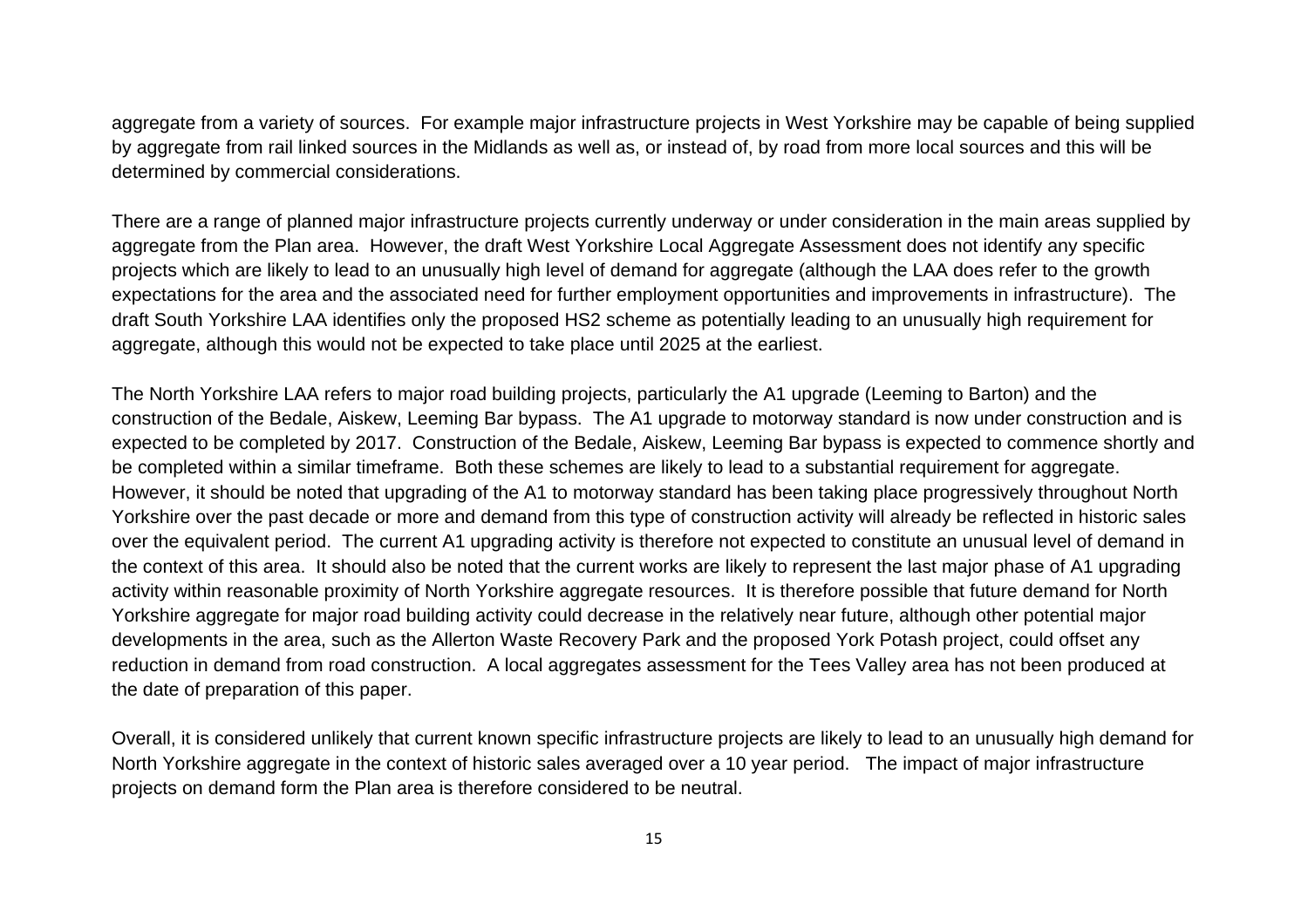#### Conclusions

This paper has considered a number of possible options for generating a demand forecast for aggregate from the North Yorkshire, York and North York Moors National Park plan area to consider alongside a projection based on 10 year average sales.

All the methods considered have some disadvantages. These mainly arise out of the lack of a reliable, direct and quantifiable, link between the factor and demand for aggregate. In seeking to identify a method, it is also important to bear in mind the potential for 'double counting' of growth factors. For example any demand projected from growth in population would overlap with growth in demand projected from increased housing completions and the latter, together with other infrastructure projects, with GVA growth in the construction sector.

Linking aggregates demand directly to population growth is unlikely to be robust as the available information does not present a clear picture of the scale and nature of any inter-relationship. There is no clear signal from current planned specific infrastructure projects over the time period to 2030 and it is concluded that this should be viewed as a neutral influence on aggregate demand. Whilst it may be expected that there will be some connection between GVA growth and demand for aggregate the nature of the inter-relationship is not clear and GVA is difficult to forecast with any confidence over the timeframe of the Plan. On the other hand such a method has the benefit of relative simplicity and may fit, certainly in the near to mid-term, with the wider economic picture as the economy emerges from recession and construction activity increases. Linking demand for aggregate with the scale of future housing requirements has advantages, as there is a direct link between house building and demand for aggregate and the proposed rate of house building can be projected over the plan period. On the other hand the quantitative relationship between house building and requirements for aggregate is not clear and there are still some uncertainties over the numbers of houses planned to be built in the market areas served by North Yorkshire over the period to 2030. A further factor which may need to be taken into account is the potential for a relative increase in demand by West Yorkshire for concreting sand and gravel in response to supply constraints in that area, as well as the impact of expected supply constraints in Doncaster. Again it is not possible to quantify the scale of any such increased demand with any precision.

Any method will therefore need to rely on a number of assumptions and it is considered that there may be risks involved in adopting an overly sophisticated approach. The NPPF requires that account should be taken of 10 year historic sales and other relevant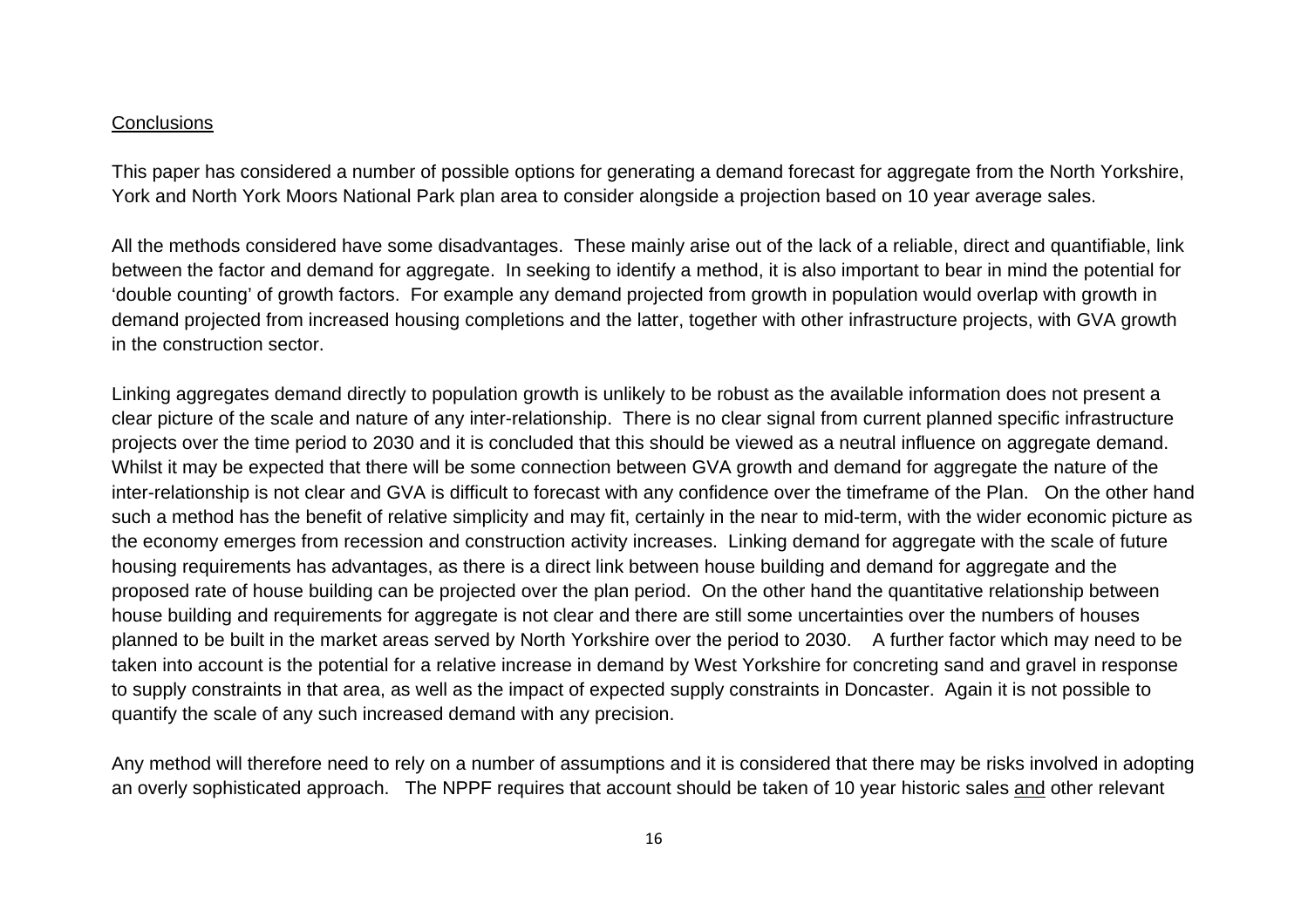local information. It may therefore be appropriate to take a balanced view based on a range of information, including 10 year historic sales, in identifying the level of demand to be planned for. The following table summarises the potential implications for demand of the various methods considered, focussing on those which are considered to have most potential in contributing to a reliable forecast of demand:

|                                                                                                                                                           | Projected<br>annual demand<br>for sand and<br>gravel 2020 | Projected<br>annual demand<br>for sand and<br>gravel 2030 | Projected<br>cumulative<br>demand for<br>sand and<br>gravel to 2030 | <b>Projected annual</b><br>demand for<br>crushed rock<br>2020 | Projected<br>annual demand<br>for crushed<br>rock 2030 | <b>Projected</b><br>cumulative<br>demand for<br>crushed rock to<br>2030 |
|-----------------------------------------------------------------------------------------------------------------------------------------------------------|-----------------------------------------------------------|-----------------------------------------------------------|---------------------------------------------------------------------|---------------------------------------------------------------|--------------------------------------------------------|-------------------------------------------------------------------------|
| 10 year average historic sales <sup>4</sup>                                                                                                               | N/A                                                       | N/A                                                       | 39.6mt                                                              | N/A                                                           | N/A                                                    | 61.2mt                                                                  |
| GVA growth at 2.5% <sup>5</sup>                                                                                                                           | .8mt                                                      | 2.3 <sub>mt</sub>                                         | 33.6mt                                                              | 3.0mt                                                         | 3.8mt                                                  | 56.0mt                                                                  |
| GVA growth at 4.5%/3% <sup>6</sup>                                                                                                                        | 2.0 <sub>mt</sub>                                         | 2.6 <sub>mt</sub>                                         | 37.0mt                                                              | 3.3 <sub>mt</sub>                                             | 4.4mt                                                  | 61.7mt                                                                  |
| Linked to proportionate change in<br>housing growth (assume 15% of total<br>demand is derived directly or<br>indirectly from house building) <sup>7</sup> | 2.5 <sub>mt</sub>                                         | 2.5 <sub>mt</sub>                                         | 42.0mt                                                              | 3.8mt                                                         | 3.8mt                                                  | 64.8mt                                                                  |
| <b>Additional factor for major</b><br>infrastructure development                                                                                          | <b>Neutral</b>                                            | Neutral                                                   | <b>Neutral</b>                                                      | Neutral                                                       | Neutral                                                | Neutral                                                                 |
| Additional factor for impact of<br>stronger demand from West<br>Yorkshire <sup>8</sup>                                                                    | 0.05 <sub>mt</sub>                                        | 0.16 <sub>mt</sub>                                        | 1.2 <sub>mt</sub>                                                   | N/A                                                           | N/A                                                    | N/A                                                                     |
| Additional factor for impact of sand<br>and gravel supply constraints in<br>South Yorkshire <sup>9</sup>                                                  | N/A                                                       | 0.03 <sub>mt</sub>                                        | 0.3 <sub>mt</sub>                                                   | N/A                                                           | N/A                                                    | N/A                                                                     |

|  |  |  |  | Table 10: Comparison of alternative methods for predicting demand |
|--|--|--|--|-------------------------------------------------------------------|
|--|--|--|--|-------------------------------------------------------------------|

 $^4$  Based on figures presented in NY LAA May 2014 using 2013 base date

 $^5$  Using 2013 base date sales from 2014 aggregates monitoring survey of 1.5mt sand and gravel and 2.5mt crushed rock

 $^6$  Using 2013 base date sales from 2014 aggregates monitoring survey of 1.5mt sand and gravel and 2.5mt crushed rock. Assumes 4.5% growth to 2017 and 3% thereafter

 $^7$  Using current 10 year average sales as base position (2.2mt sand and gravel and 3.4mt crushed rock) and assumes full additional requirement applies from 2019 onwards with progressive build up in preceding years.

 $^8$  Assuming that the proportion of sand and gravel exported to West Yorkshire grows at 5%pa rather than 2.5%pa North Yorkshire GVA estimate

 $^9$  See discussion in Section 4 above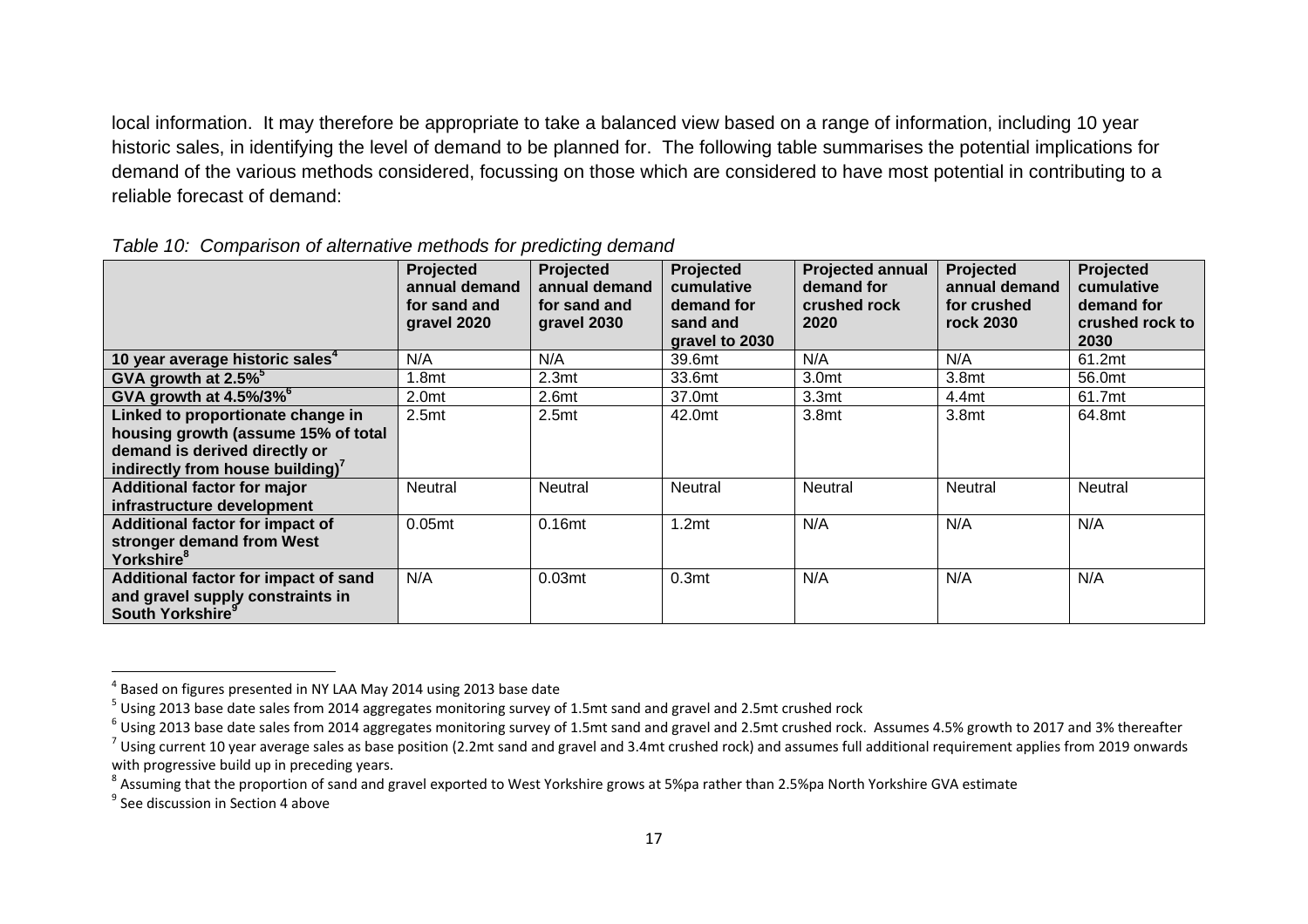The summary shows that the various methods considered produce a range of results, with the 10 year average sales figure representing an approximate mid point for both sand and gravel and crushed rock. This suggests that the 10 year average sales figure may currently be of some value as an indicator of the likely scale of future demand. However, the discussion in this paper suggests that there are other factors that need to be considered in generating a forecast of demand. These include the prospect of increased rates of housing building across the various market areas supplied by the Plan area, as well as the prospect of some additional demand from West Yorkshire, particularly in the longer term, as a result of supply issues in that area. Probable longer term sand and gravel supply constraints in South Yorkshire are also a factor. It is therefore considered, particularly for sand and gravel, that it could be appropriate to provide for some additional allowance above the 10 year historic average figure.

In conclusion, taking into account the range of issues raised in this paper, it is suggested that the following figures could provide an appropriate indication of likely demand over the period to 2030.

For sand and gravel a figure of 43.5mt over the 18 year period 2013 to 2030 For crushed rock a figure of 64.8mt over the 18 year period 2013 to 2030

These figures are based on a 2013 base date to facilitate use of the most up to date data and to help with comparison across the various forecasting methodologies considered. As the Minerals and Waste Joint Plan will provide for mineral supply over the period 2015 to 2030 it would be necessary to make an adjustment to the above figures to reflect the 16 year planning period. It is considered that this adjustment could be made by deducting known sales for 2013 (based on the most recent annual monitoring sales), together with projected sales for 2014 based on Table 7 above.

#### **This would lead to the following figures being used for plan-making purposes:**

|                     | <b>Forecast requirement</b><br>2013-2030 (mt) | <b>Allowance for sales</b><br>2013 and 2014 (mt) | <b>Forecast requirement</b><br>2015-2030 (mt) | <b>Forecast requirement</b><br>2015-2030 (annual<br>equivalent) mt |
|---------------------|-----------------------------------------------|--------------------------------------------------|-----------------------------------------------|--------------------------------------------------------------------|
| Sand and gravel     | 43.5                                          | $(1.5+1.7) = 3.2$                                | 40.3                                          | 2.52                                                               |
| <b>Crushed rock</b> | 64.8                                          | $(2.5+2.75) = 5.3$                               | 59.5                                          | 3.72                                                               |

*Table 11: Demand forecast for the period 2015-2030*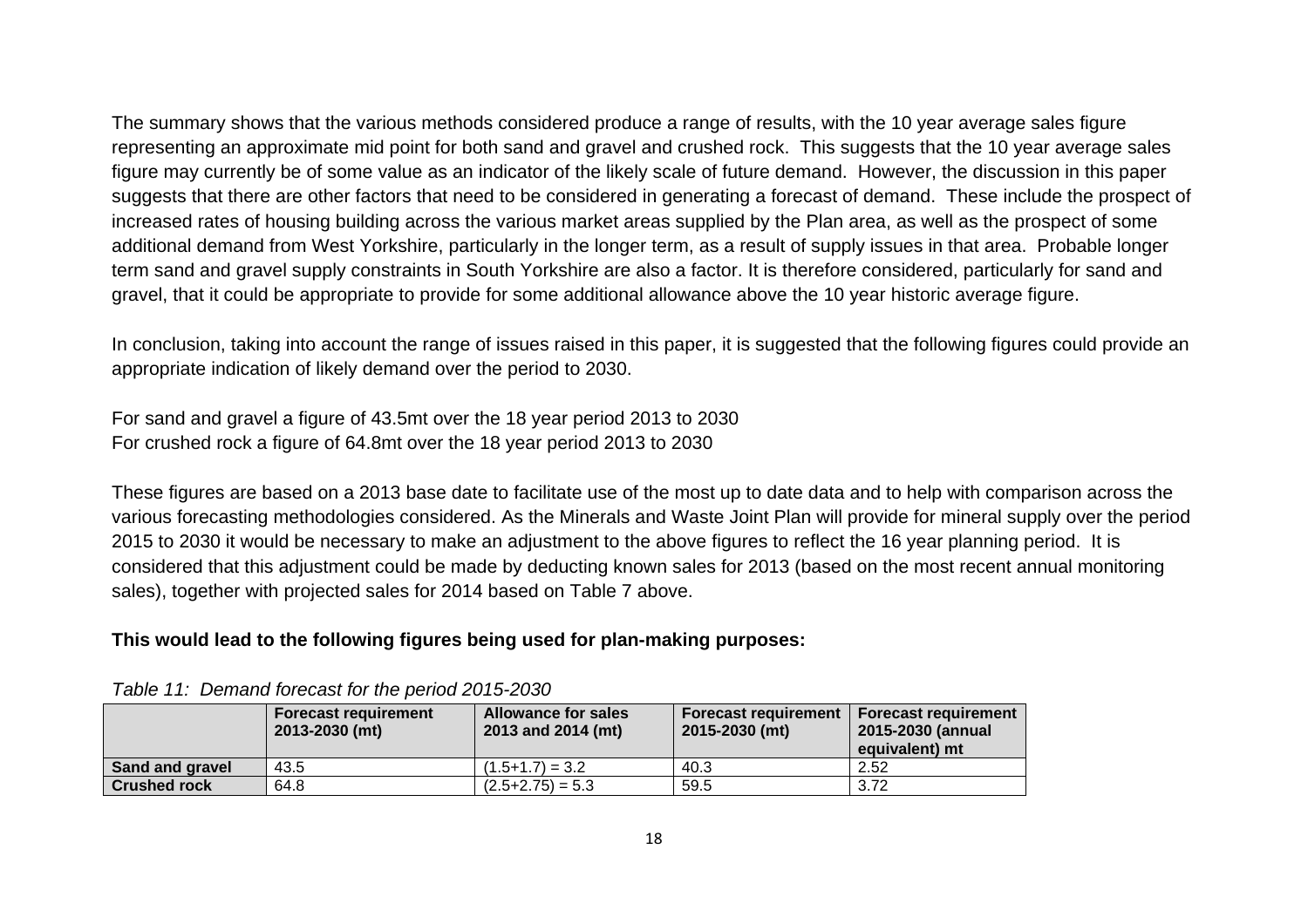#### Appendix 1

#### **Data**

#### **Housing Projections for planning authorities / counties**

The following table shows the projected housing forecasts for the North Yorkshire sub-region and adjoining areas. The latest known sources of information have been used and assumptions made on the anticipated housing requirements over the joint plan time frame. Where annual figures were provided by the local authority these have been used to project the requirement over the plan period. Where no annual figures are available an assumption has been made that rate of requirement will be consistent with previous years. These calculations are identified in the italicised brackets within the table.

|                       | <b>Projected</b> | Annual             |             |                                       | <b>Notes</b>    | <b>Forecast over joint Plan</b> |
|-----------------------|------------------|--------------------|-------------|---------------------------------------|-----------------|---------------------------------|
| <b>Areas</b>          | number           | <b>Requirement</b> | Timeframe   | <b>Source</b>                         |                 | period (2015-2030)              |
| <b>West Yorkshire</b> |                  |                    |             |                                       |                 | 159,736                         |
|                       |                  | 3,660 (2012-17)    |             | Core Strategy under                   |                 | 72,080                          |
| Leeds                 | 74,000           | 4,700 (2018>)      | 2012 - 2028 | Examination. Gross figure.            |                 | $(3x3660)+(13x4700)$            |
|                       |                  | 2,200              |             |                                       |                 | 35,200                          |
| <b>Bradford</b>       | 42,100           |                    | 2011 - 2028 | Core Publication Feb 2014             |                 | (16x2,200)                      |
|                       |                  | 555                |             |                                       | Currently       | 8,888                           |
|                       | $8500 -$         | (10,000/18 year    |             | Core Strategy Preferred Options       | updating        | (16x555)                        |
| Calderdale            | 10,000           | plan period)       | 2012 - 2029 | 2012                                  | housing figures |                                 |
|                       |                  | 1,123              |             |                                       | The submission  | 17,968                          |
|                       |                  | (22,470/20 year    |             |                                       | Core strategy   |                                 |
|                       |                  | plan period)       |             |                                       | has been        |                                 |
|                       |                  |                    |             |                                       | withdrawn. No   |                                 |
|                       |                  |                    |             |                                       | further         |                                 |
|                       |                  |                    |             | <b>Submission Core Strategy April</b> | information is  |                                 |
| <b>Kirklees</b>       | 22,470           |                    | 2010 - 2028 | 2013                                  | available       |                                 |
|                       |                  | 1,600              |             |                                       |                 | 25,600                          |
| Wakefield             | 28,800           |                    | 2008 - 2016 | Adopted Core Strategy 2009            |                 | (16x1,600)                      |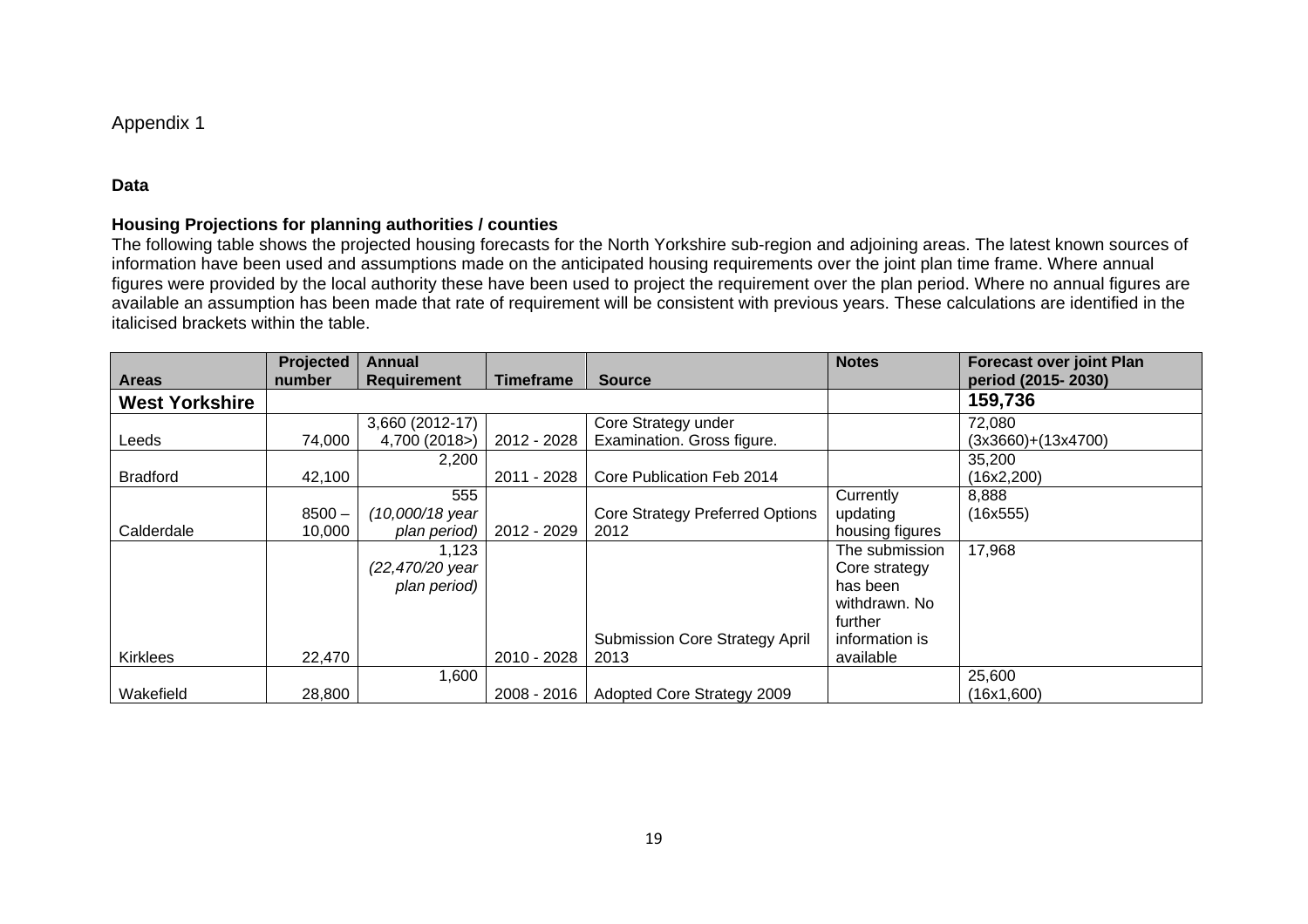|                    | Projected | Annual<br><b>Requirement</b> |                  |                               | <b>Notes</b> | Forecast over joint<br>Plan period (2015- |
|--------------------|-----------|------------------------------|------------------|-------------------------------|--------------|-------------------------------------------|
| <b>Areas</b>       | number    |                              | <b>Timeframe</b> | <b>Source</b>                 |              | 2030)                                     |
| <b>Tees Valley</b> |           |                              |                  |                               |              | 27,700                                    |
|                    |           | 265pa (2016-                 |                  |                               |              | 5,540                                     |
|                    |           | 21)                          |                  |                               |              | $(6x265)+(10x395)$                        |
| Darlington         | 3,750     | 395pa (21-26)                | 2016 - 2026      | Adopted Core Strategy (2011)  |              |                                           |
|                    |           |                              |                  |                               | withdrawn    | 2,400                                     |
| Hartlepool         | 2,400     |                              | 2012 - 2027      | <b>Publication Local Plan</b> |              | (16x150)                                  |
|                    |           | 270 <sub>pa</sub>            |                  |                               |              | 4,320                                     |
| Redcar             | 2,700     |                              | 2011 - 2021      | <b>Adopted Core Strategy</b>  |              | (16x270)                                  |
|                    |           | 555pa                        |                  |                               |              | 8,880                                     |
| Stockton-On-Tees   | 6,940     |                              | 2011 - 2024      | <b>Adopted Core Strategy</b>  |              | (16x555)                                  |
|                    |           | 410                          |                  | New local plan - Housing      |              | 6,560                                     |
|                    |           |                              |                  | section submission version    |              | (16x410)                                  |
| Middlesbrough      | 6,970     |                              | 2012-29          | March 2014                    |              |                                           |
|                    |           | 1,570                        |                  |                               |              | 25,120                                    |
|                    |           | (31,400/20 year              |                  | Local Plan Submission         |              | (16x1, 570)                               |
| <b>Durham</b>      | 31.400    | plan period)                 | 2011 - 2030      | Version (2014)                |              |                                           |

|                                   |                            | Annual             |                              |                                                                                             | <b>Notes</b>                                                      | <b>Forecast over joint</b>  |
|-----------------------------------|----------------------------|--------------------|------------------------------|---------------------------------------------------------------------------------------------|-------------------------------------------------------------------|-----------------------------|
| <b>Areas</b>                      | <b>Projected</b><br>number | <b>Requirement</b> | Timeframe                    | <b>Source</b>                                                                               |                                                                   | Plan period (2015-<br>2030) |
| <b>North Yorkshire sub-region</b> |                            |                    |                              |                                                                                             |                                                                   | 54,638                      |
| Craven                            | 2,400                      | 160                |                              |                                                                                             | Draft figure of 160 pa<br>2012 - 2027 agreed by<br>Members in Oct | 2560<br>(16x160)            |
| Hambleton                         |                            | 290*<br>260**      | *2011-16<br>**2016 -<br>2026 | Core Strategy adopted in 2007<br>and Site Allocations DPD<br>adopted in 2010. At April 2012 |                                                                   | 4,190<br>$(1x290+15x260)$   |
| Harrogate                         | 7,800                      | 390                | 2004 - 2024                  | Core Strategy adopted in 2009.                                                              |                                                                   | 6,240<br>(16x390)           |
| Richmondshire                     | 3,060                      | 180                | 2011-2028                    | Submission version of local plan                                                            |                                                                   | 2,880<br>(16x180)           |
| Ryedale                           | 3,000                      | 200                | 2012-2027                    | Adopted Local Plan sep 2013                                                                 |                                                                   | 3,200<br>(16x200)           |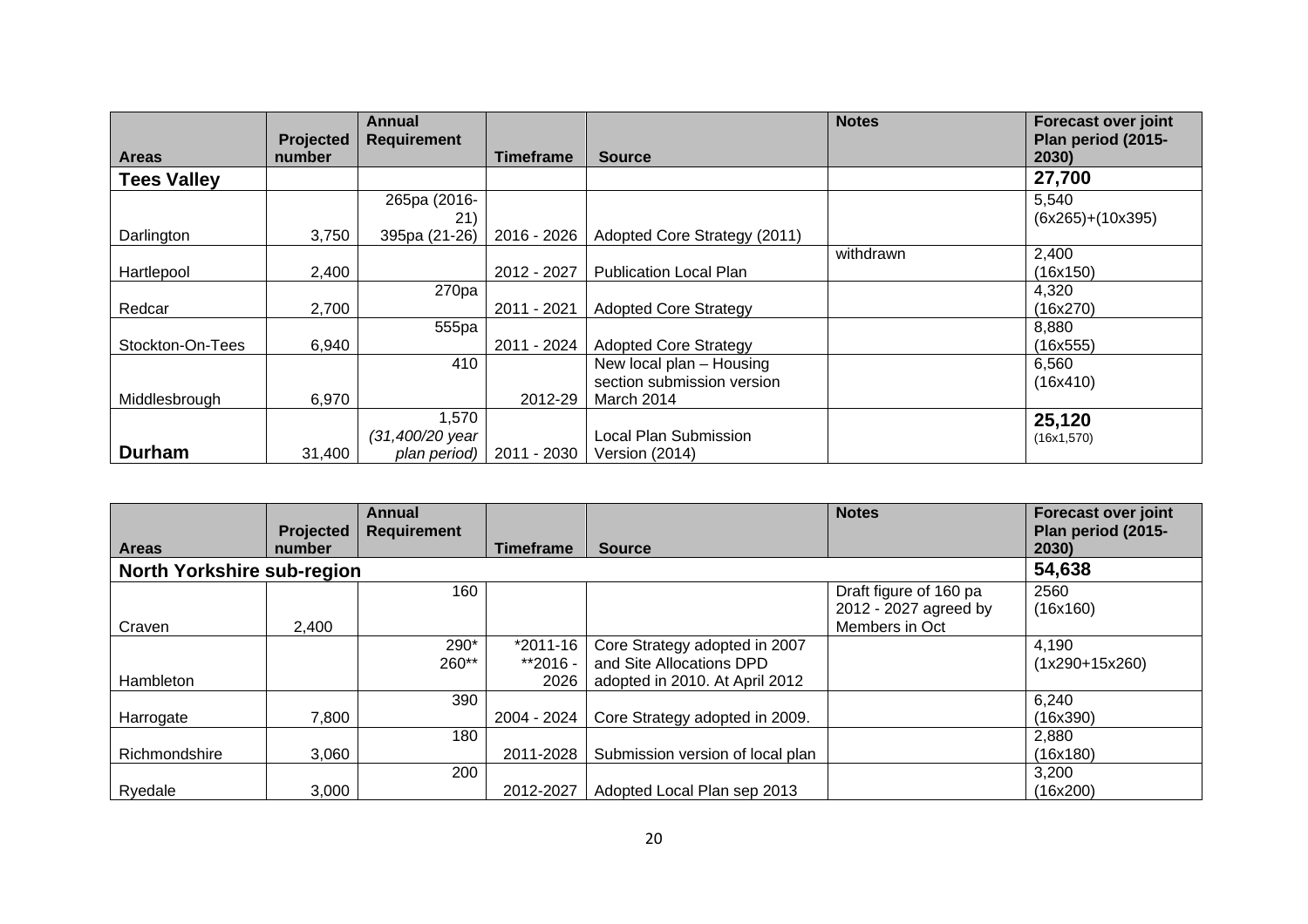|                      |           | 485-415* |             |                                       | *annual requirement will    | 7,760     |
|----------------------|-----------|----------|-------------|---------------------------------------|-----------------------------|-----------|
|                      |           |          |             |                                       | depend on the outcome of    | (16x485)  |
|                      |           |          |             |                                       | the potash application.     |           |
|                      |           |          |             |                                       | Higher figure with, lower   |           |
|                      |           |          |             |                                       | without. For the purposes   |           |
|                      |           |          |             |                                       | of this exercise the higher |           |
|                      | 9245-7900 |          |             | Objectively assessed Housing          | requirement has been        |           |
| Scarborough          |           |          |             | Needs Paper. Updated 2014.            | used.                       |           |
|                      |           | 450      |             |                                       |                             | 7,200     |
| Selby                | 7,200     |          | 2011-2027   | Adopted Core Strategy 2013            |                             | (16x450)  |
|                      |           | 12       |             | Housing Development Plan              |                             | 192       |
| Yorkshire Dales NP   | 231       |          | 2012 - 2025 | 2012                                  |                             | (16x12)   |
|                      |           | 26       |             |                                       | No housing target is set    | 416       |
|                      |           |          |             |                                       | but the Core Strategy       | (16x26)   |
|                      |           |          |             |                                       | Identifies the estimated    |           |
| North York Moors     |           |          |             |                                       | likely level of housing     |           |
| <b>National Park</b> | 468       |          | 2008-2026   | Adopted Core Strategy (2008)          | growth.                     |           |
|                      |           | 1250     |             |                                       | Preferred approach as set   | 20,000    |
| York                 |           |          |             | <b>Preferred Options Consultation</b> | out in the PO consultation  | (16x1250) |

|                        | <b>Projected</b> | Annual<br><b>Requirement</b> |                  |                                   | <b>Notes</b>               | <b>Forecast over joint</b><br>Plan period (2015- |
|------------------------|------------------|------------------------------|------------------|-----------------------------------|----------------------------|--------------------------------------------------|
| <b>Areas</b>           | number           |                              | <b>Timeframe</b> | <b>Source</b>                     |                            | 2030)                                            |
| <b>South Yorkshire</b> |                  |                              |                  |                                   |                            | 82,251                                           |
|                        |                  | 1,162                        |                  |                                   | Annual figure calculated   | 18,587                                           |
|                        |                  |                              |                  |                                   | from total requirement     | (1,162x16)                                       |
|                        |                  |                              |                  |                                   | divided by plan period (in |                                                  |
| Doncaster              | 20,910           |                              | 2011 - 2028      | <b>Adopted Core Strategy</b>      | years)                     |                                                  |
|                        |                  | 850                          |                  |                                   |                            | 13,600                                           |
| Rotherham              | 12,750           |                              | 2013-2028        | Submission Doc 2012               |                            | (16x850)                                         |
|                        |                  | 1,425                        |                  |                                   | Commencing work on         | 22,800                                           |
|                        |                  |                              |                  |                                   | new strategy following     | (16x1, 425)                                      |
| Sheffield              |                  |                              |                  | <b>Adopted Core Strategy</b>      | housing supply issues      |                                                  |
|                        |                  | 1,704 pa                     |                  |                                   |                            | 27,264                                           |
| Barnsley               |                  |                              | $(2008-26)$      | <b>Adopted Core Strategy 2011</b> |                            | (16x1,704)                                       |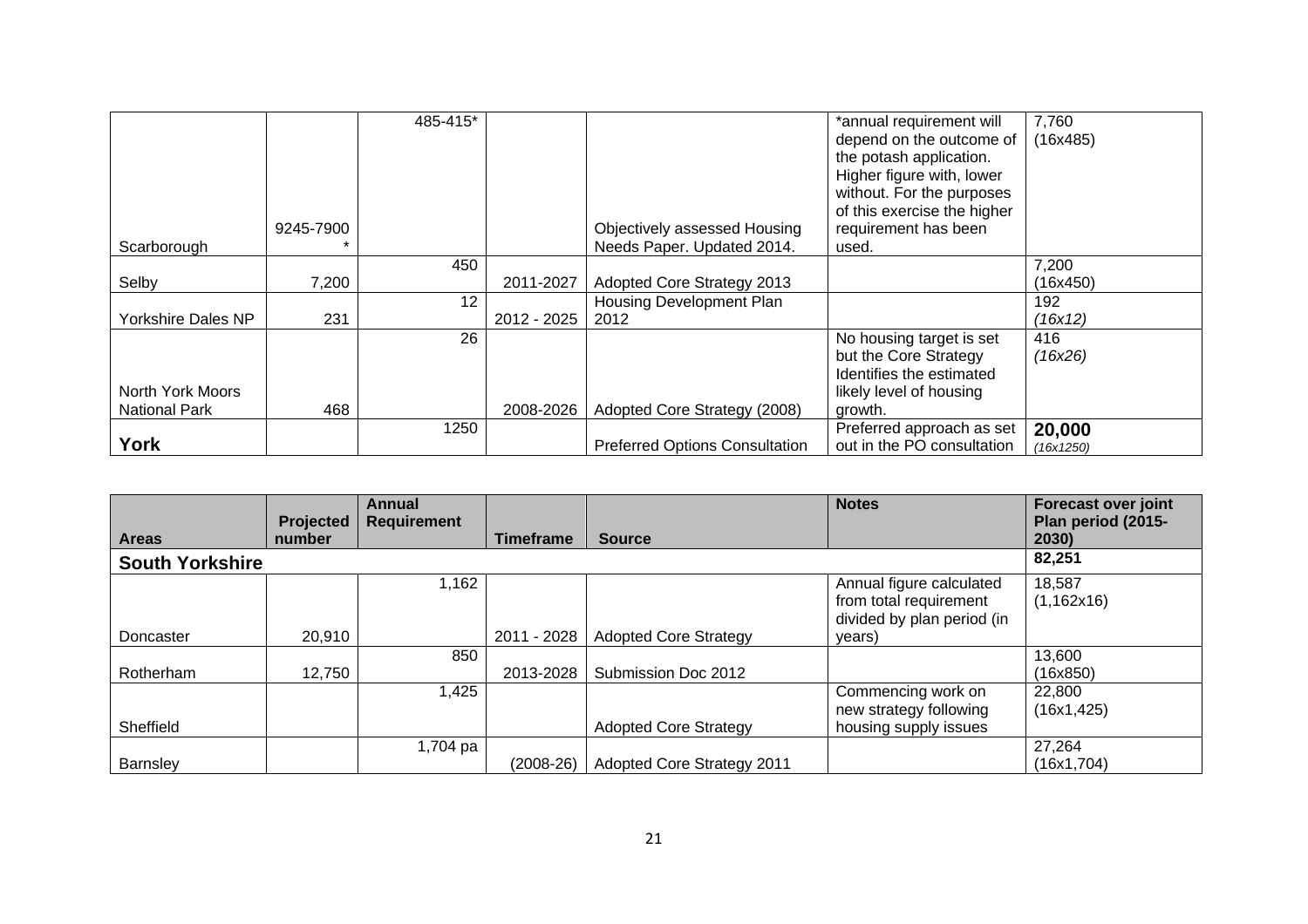|                      |           | Annual             |                  |                                   | <b>Notes</b>               | <b>Forecast over joint</b> |
|----------------------|-----------|--------------------|------------------|-----------------------------------|----------------------------|----------------------------|
|                      | Projected | <b>Requirement</b> |                  |                                   |                            | Plan period (2015-         |
| <b>Areas</b>         | number    |                    | <b>Timeframe</b> | <b>Source</b>                     |                            | 2030)                      |
| <b>Cumbria</b>       |           |                    |                  |                                   |                            | 32,724                     |
|                      |           | 468                |                  |                                   |                            | 7,488                      |
| South Lakeland       | 7,495     |                    | 2009 - 2025      | <b>Adopted Core Strategy</b>      |                            | (16x468)                   |
|                      |           | 274                | $2009/10 -$      |                                   |                            | 4,384                      |
| Eden                 | 4,110     |                    | 2024/25          | <b>Adopted Core Strategy</b>      |                            | (16x274)                   |
|                      |           | n/a                |                  | At start of new Local Plan        | No information available   |                            |
|                      |           |                    |                  | process – current housing         | on website                 |                            |
| Barrow-in-Furness    | n/a       |                    | To 2016          | policies only up to 2016          |                            |                            |
|                      |           | 230 (+20%) pa      |                  |                                   | Additional 20% at start of | 4,752                      |
|                      |           | first 5 years      |                  |                                   | plan leads to a 10% over   | $(14x300) + (2x276)$       |
|                      |           | 300pa x 10         |                  | <b>Adopted Core Strategy Dec</b>  | remaining plan             |                            |
| Copeland             | 4,150     | years              | 2012 - 2027      | 2013                              |                            |                            |
|                      |           | 300                |                  |                                   |                            | 4,800                      |
| Allerdale            | 5,167     |                    | 2011 - 2028      | <b>Pre-Submission Draft</b>       |                            | (16x300)                   |
|                      |           | 550-650 pa         |                  |                                   |                            | 10.400                     |
| Carlisle             | n/a       |                    |                  | Preferred Options Summer 2013     |                            | (16x650)                   |
|                      |           |                    |                  | Adopted Core Strategy.            |                            | 900                        |
| <b>Lake District</b> |           |                    |                  | Estimate of provision rather than |                            |                            |
| <b>National Park</b> | 900       |                    | 2010 - 2025      | target.                           |                            |                            |

|                          |                  | <b>Annual</b>      |                  |                                        | <b>Notes</b> | <b>Forecast over joint</b> |
|--------------------------|------------------|--------------------|------------------|----------------------------------------|--------------|----------------------------|
|                          | <b>Projected</b> | <b>Requirement</b> |                  |                                        |              | Plan period (2015-         |
| <b>Areas</b>             | number           |                    | <b>Timeframe</b> | <b>Source</b>                          |              | 2030)                      |
| <b>Former Humberside</b> |                  |                    |                  |                                        |              | 56,576                     |
|                          |                  | 1,400              |                  | <b>Strategy Document- Proposed</b>     |              | 22,400                     |
|                          |                  |                    |                  | Submissions document Jan               |              | (16x1, 400)                |
| East Riding              | 23,800           |                    | 2012-2029        | 2014                                   |              |                            |
|                          |                  | 760                |                  | <b>Issues and Options Consultation</b> |              | 12,160                     |
| Hull                     | 14,400           |                    | 2011             | may/June 2014                          |              | (16x760)                   |
|                          |                  | 754                |                  |                                        |              | 12,064                     |
| N Lincolnshire           | 12,063           |                    | 2010-2026        | <b>Adopted Core Strategy 2011</b>      |              | (16x754)                   |
| North East               |                  | 622                |                  |                                        |              | 9,952                      |
| Lincolnshire             | 9,330            |                    | 15 vears         | <b>Issues and Options Statement</b>    |              | (16x622)                   |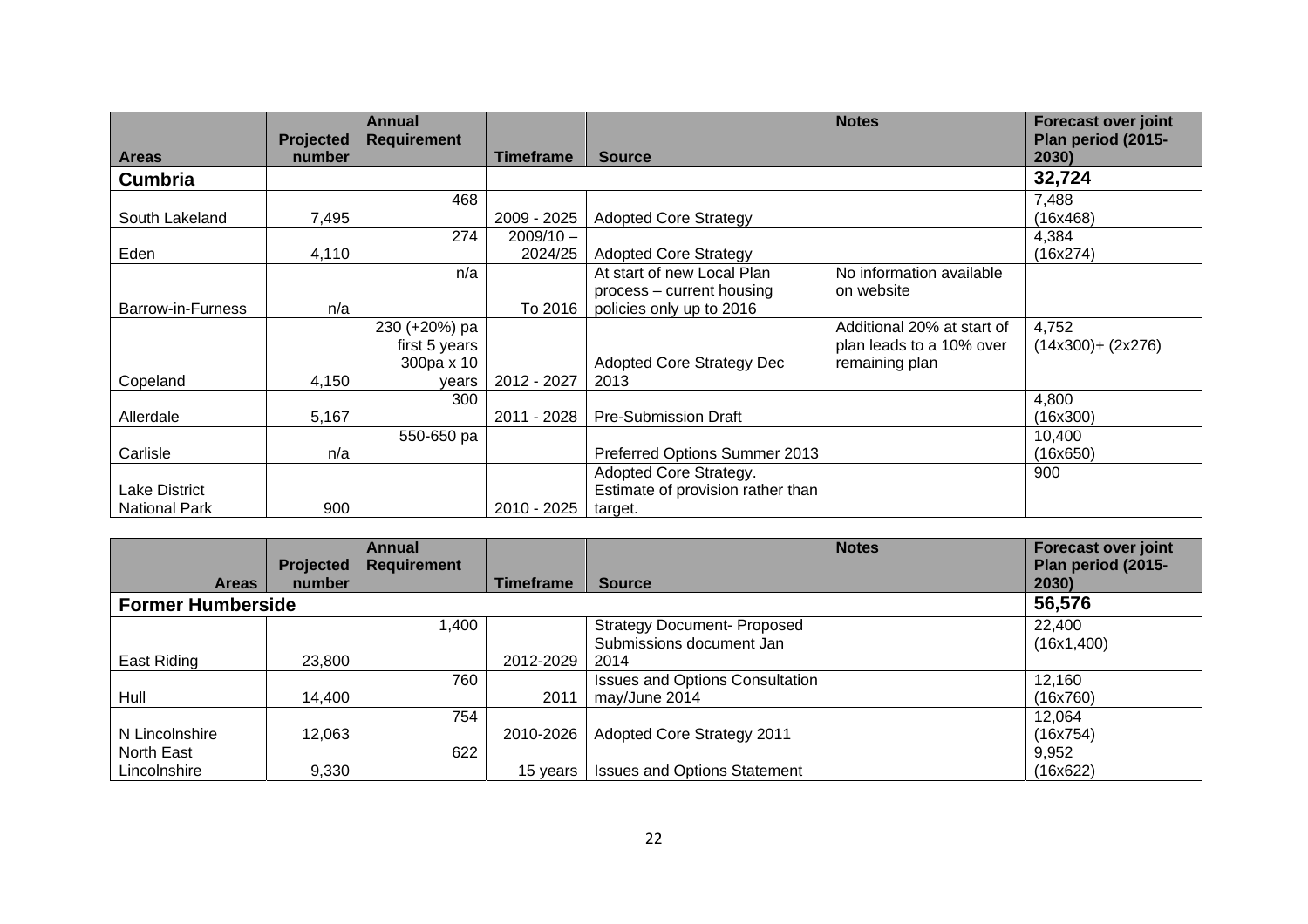#### **Table Housing Completions 1998/99-2012/13**

The following table shows the number of housing completions in North Yorkshire and adjoining areas over a 16 year period.

| <b>Adjoining</b><br><b>Areas</b>  | 1997/98 | 1998/99 | 1999/<br>2000  | 2000<br>/2001            | 2001/02 | 2002/03        | 2003/04 | 2004/05 | 2005/06 | 2006/07 | 2007/08 | 2008/09 | 2009/10 | 2010/11 | 2011/12 | 2012/13        | <b>Total</b> |
|-----------------------------------|---------|---------|----------------|--------------------------|---------|----------------|---------|---------|---------|---------|---------|---------|---------|---------|---------|----------------|--------------|
| West<br>Yorkshire                 | 5,410   | 5.170   | 4,870          | 5,160                    | 4,900   | 4,730          | 6,180   | 6,700   | 7,130   | 6,190   | 7,850   | 5,410   | 3,340   | 3.810   | 3,900   | 3,240          | 83,990       |
| Cumbria                           | 1,230   | 1,380   | 570            | 1,030                    | 1,470   | 1,400          | 1,080   | 1.110   | 1,400   | 1,240   | 1,030   | 850     | 780     | 660     | 1,020   | 850            | 17,100       |
| <b>Tees Valley</b>                | 2,940   | 1.940   | 2,100          | 1,820                    | 780     | 1.620          | 1,470   | 1,570   | 1,670   | 2,270   | 2,370   | 1,420   | 1,560   | 1.100   | 1.150   | 1,380          | 27,160       |
| South<br>Yorkshire                | 2,680   | 2.730   | 890            | 1,640                    | 2,380   | 3,460          | 1,550   | 1,950   | 2,460   | 1,470   | 2,930   | 3,270   | 2,200   | 2,790   | 2,780   | 2,130          | 37,310       |
| Durham                            | 1,490   | 1.330   | 1.120          | 1,110                    | 1.520   | 1,390          | 1,720   | 1.320   | 2,080   | 2,600   | 2,510   | 1,310   | 1.120   | 1.110   | 1.290   | 950            | 23,970       |
| York                              | 1,220   | 860     | $\sim$         | $\overline{\phantom{a}}$ | 540     | 650            | 410     | 470     | 850     | 490     | 300     | 240     | 540     | 370     | 250     | 250            | 7,440        |
| Craven                            | 140     | 90      |                |                          | 110     | 150            | 160     | 80      | 80      | 50      | 90      | 90      | 130     | 90      | 200     | 40             | 1,500        |
| Hambleton                         | 250     | 230     |                | 350                      |         | $\blacksquare$ | 120     | 150     | 290     | 230     | 270     |         | 120     | 170     | 140     | 40             | 2,360        |
| Harrogate                         | 630     | 490     | 520            | 570                      | 290     | 450            | 380     | 270     | 310     | 250     | 300     | 200     | 190     | 160     | 90      | 50             | 5,150        |
| Richmond                          | 90      | 160     |                | 70                       |         |                |         |         |         |         |         |         | 10      | 50      | 50      | 70             | 500          |
| Ryedale                           | 260     | 110     | 120            | $\overline{\phantom{a}}$ | 60      | 150            | 110     | 70      | 80      | 110     | 180     | 100     | 160     | 120     | 180     | 150            | 1,960        |
| Scarborough                       | 280     | 190     | 160            | 240                      | 190     | 370            | 230     | 310     | 170     | 210     | 310     |         | 130     | 120     | 240     | 90             | 3,240        |
| Selby                             | 380     | 220     | 270            | 310                      | 200     | 170            | 300     | 360     | 430     | 820     | 540     | 230     | 260     | 360     | 260     | 280            | 5,390        |
| North<br>Yorkshire                | 2,040   | 1.480   | 1,070          | 1.540                    | 850     | 1,290          | 1,300   | 1,240   | 1,360   | 1,670   | 1,690   | 660     | 970     | 1.000   | 1.160   | 720            | 20,040       |
| East Riding                       | 1.790   | 1.260   |                | 1.050                    | 960     | 1.060          | 1.290   | 860     | 850     | 800     | 650     | 380     | 320     | 440     |         |                | 11,710       |
| Hull                              | 520     | 410     | 220            | 300                      | 460     | 540            |         |         |         | 890     | 620     | 390     | 230     | 300     | 60      | 630            | 5,570        |
| North<br>Lincolnshire             | 1,580   |         | $\sim$         | $\overline{\phantom{a}}$ |         | $\sim$         | 530     |         | 1,130   | 660     | 480     | 350     | 290     | 340     | 20      | 260            | 5,640        |
| <b>North East</b><br>Lincolnshire | 240     |         | $\blacksquare$ | $\overline{\phantom{a}}$ | 260     | 200            | 500     | 430     | 190     | 470     | 200     | 230     | 220     | 390     | 70      | $\blacksquare$ | 3,400        |

*Source: CLG (2014) Live Table 253 - House building: permanent dwellings started and completed, by tenure and district, Housing Completions Monitoring Data*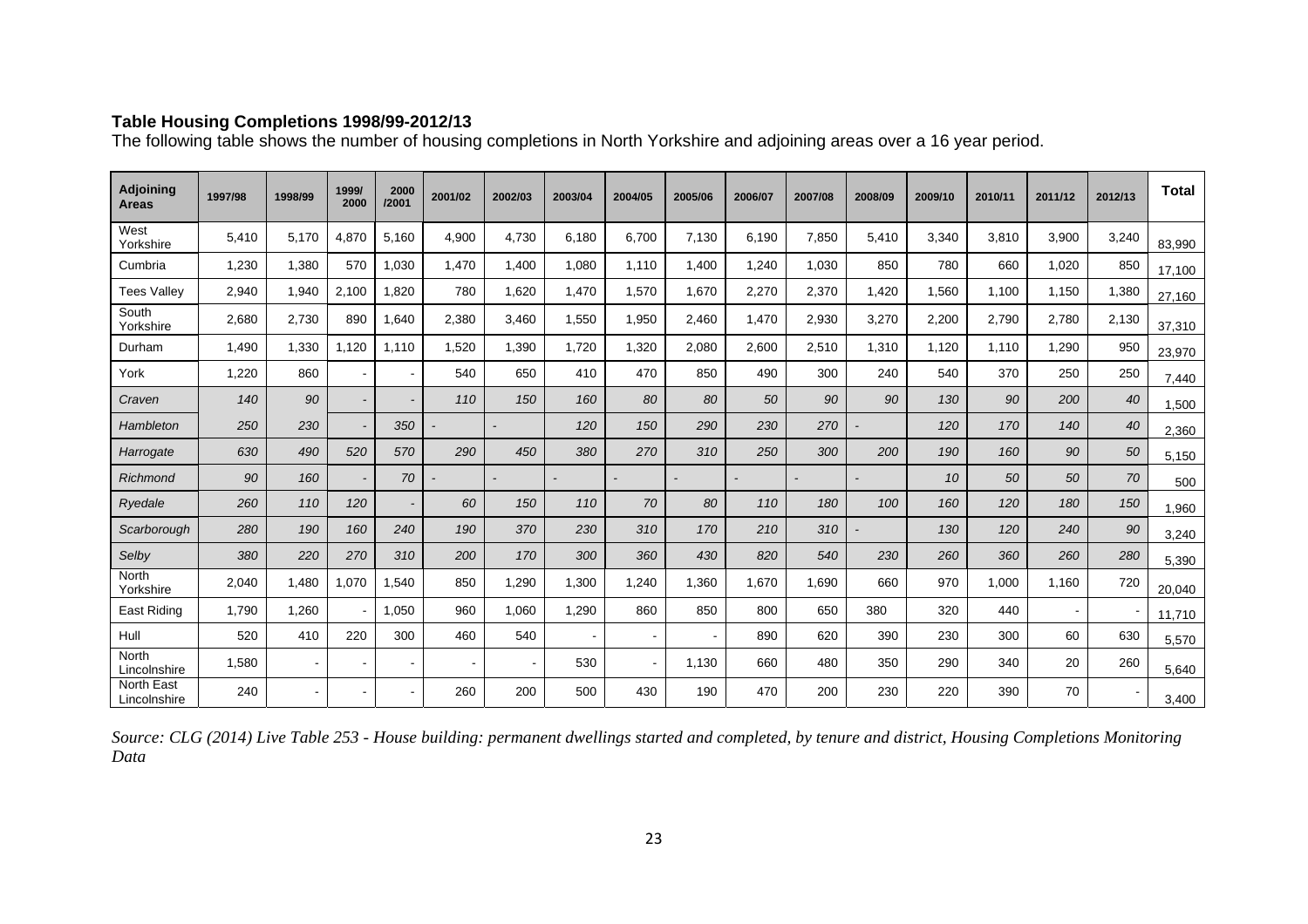**Comparison of 10 year forecast requirements 2015-2024 for key aggregate market areas and actual completions for the 10 year period 2003/4-2012/13 (derived from information in above tables)** 

| Sub-region             | <b>Actual completions 2003/4-</b><br>2012/13 | 10 year forecast requirements<br>2015-2024 | % change |
|------------------------|----------------------------------------------|--------------------------------------------|----------|
| <b>West Yorkshire</b>  | 53.750                                       | 98.660                                     | +84%     |
| <b>South Yorkshire</b> | 23,530                                       | 51,410                                     | $+118%$  |
| <b>North Yorkshire</b> | 15,940                                       | 34,190                                     | $+114%$  |
| <b>Tees Valley</b>     | 15,960                                       | 17.320                                     | $+9%$    |
| Total                  | 109,180                                      | 201,580                                    | $+85%$   |

Sources of Information:

http://www.hambleton.gov.uk/Hambleton%20District%20Council/Planning/LDF/NYSHMAAppendix2Hambleton201111FINAL.pdf

*Source: CLG (2010) Live Table 253 - House building: permanent dwellings started and completed, by tenure and district, 2004/05; City of York UA (2010) Housing Completions Monitoring Data* 

https://www.gov.uk/government/statistical-data-sets/live-tables-on-house-building Organisation:

Department for Communities and Local Government

Page history: Updated 20 February 2014, see all updates Collections:

House building statistics

Leeds Annual housing projections taken from : http://www.leeds.gov.uk/docs/S4-1a%20Lcc%20Housing%20Need%20and%20Supply.pdf Bradford Publication Document (feb-march 2014) http://www.bradford.gov.uk/NR/rdonlyres/82EDB6C8-0C2B-4407-B058- A5CA30EBC6E5/0/SECTION553HOUSING.pdf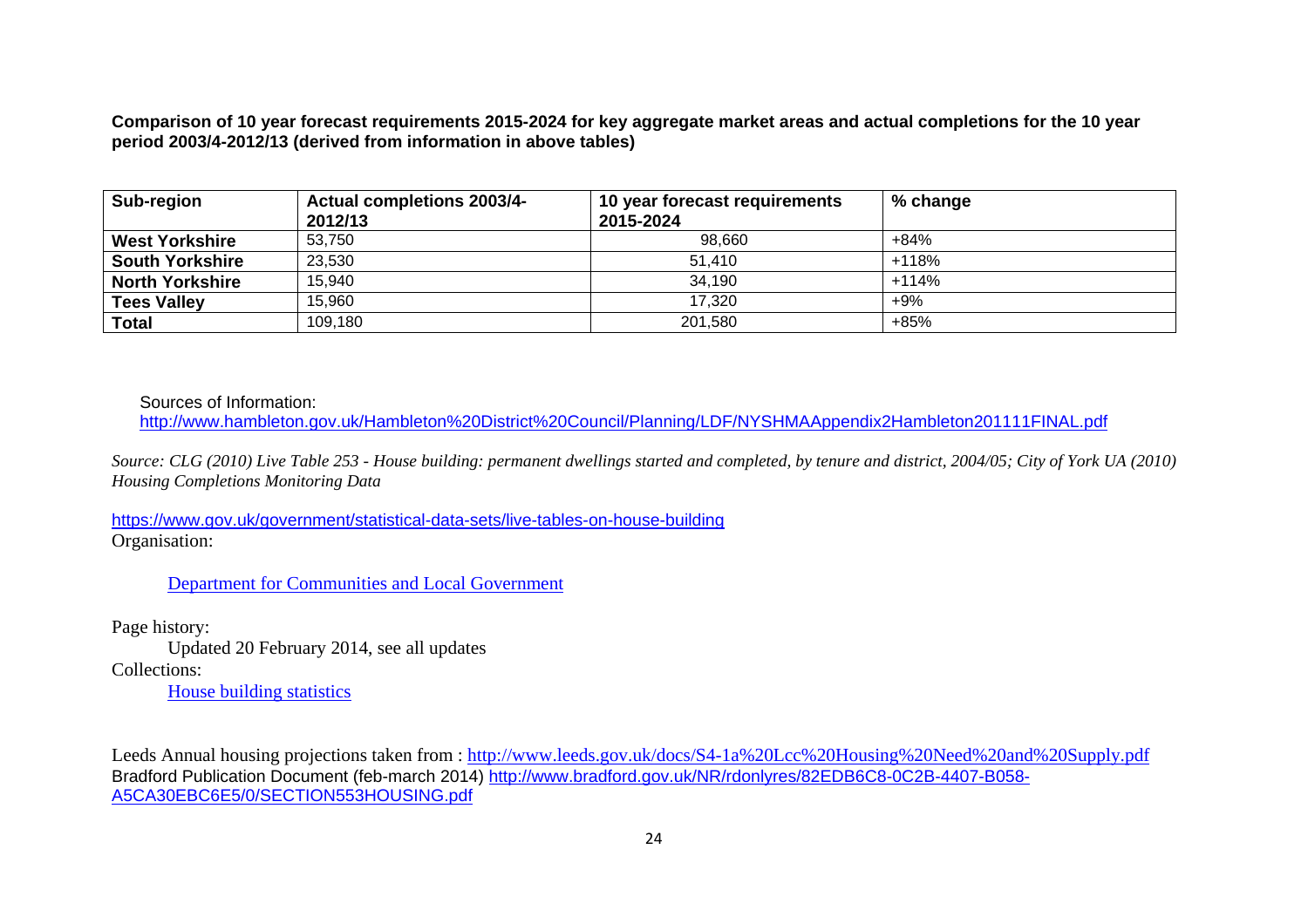South Lakeland Core Strategy : http://www.southlakeland.gov.uk/building-and-planning/the-local-plan/core-strategy/

Copeland Adopted Core strategy : http://www.copeland.gov.uk/sites/default/files/attachments/copeland\_local\_plan\_2013\_2028.pdf

Allerdale submission draft : http://www.allerdale.gov.uk/downloads/CD1\_Allerdale\_Local\_Plan\_part\_1\_Pre-submission\_draft\_\_May\_2013.pdf Carlisle preferred option summer 2013:

http://www.carlisle.gov.uk/downloads/31\_07\_13\_Draft\_Carlisle\_District\_Local\_Plan\_Preferred\_Options\_Consultation\_2015-2030\_July\_2013.pdf

Darlington: http://www.darlington.gov.uk/dar\_public/documents/\_Place/PolicyRegeneration/PlanningPolicy/CoreStrategy/CoreStrategy.pdf Redcar and Cleveland: http://www.redcar-

cleveland.gov.uk/rcbcweb.nsf/E44B8E899E2616F7802571F6002FBD42/\$File/Core%20Strategy%20DPD%20Adoption%20July%202007.pdf Stockton on tees: http://www.stockton.gov.uk/documents/ert/planning/ldf/CoreStrategyDPD2050133.pdf

Middlesbrough Submission version of Local Plan Housing Document: http://www.middlesbrough.gov.uk/319553D1-17E5-4D22-9F9E-A7AE870C6E5F/FinalDownload/DownloadId-2D2B559760F5628FFA576CC29F8FF5BF/319553D1-17E5-4D22-9F9E-

A7AE870C6E5F/CHttpHandler.ashx?id=10374&p=0

Wakefield: http://www.wakefield.gov.uk/319553D1-17E5-4D22-9F9E-A7AE870C6E5F/FinalDownload/DownloadId-

3696A216760E3250729B459A6660C37D/319553D1-17E5-4D22-9F9E-

A7AE870C6E5F/Documents/Planning/Planning%20policy/Local%20Plan/Core%20Strategy/Core\_Strategy.pdf

Doncaster: http://www.doncaster.gov.uk/Images/Core%20Strategy%20(Low%20res)%20(3.1MB)37-93646.pdf

Rotherham Submission doc:

http://www.rotherham.gov.uk/corestrategyexamination/downloads/file/34/rsd01\_publication\_core\_strategy\_june\_2012

Sheffield Adopted core Strategy: https://www.sheffield.gov.uk/planning-and-city-development/planning-documents/local-plan/core-strategy.html Barnsley: https://www.barnsley.gov.uk/media/Development%20-

%20Planning%20and%20Transportation/Planning%20Policy/LDF/Core%20Strategy%20Submission/Adopted%20Core%20Strategy.pdf

Ryedale : http://www.ryedaleplan.org.uk/attachments/category/12/Local\_Plan\_Strategy\_text\_only\_version\_5\_sept\_13.pdf

Scarborough: http://www.scarborough.gov.uk/pdf/Housing%20Paper%20(2013)\_updated%20Apr%202014.pdf

Selby: http://www.selby.gov.uk/upload/CS\_Adoption\_Ver\_OCT\_2013\_REDUCED.pdf

Hambleton: https://www.hambleton.gov.uk/Hambleton%20District%20Council/Planning/LDF/CorStr\_Adopted.pdf

Yorkshire Dales National Park Housing Policy 2012: http://www.yorkshiredales.org.uk/planning/planningpolicy/current-policy/yorkshire-daleshousing-development-plan-june2012.pdf

Hull I&O Consultation: http://hullcc-consult.objective.co.uk/portal/localplan/io14?pointId=1398177600475

East riding: http://hullcc-consult.objective.co.uk/portal/localplan/io14?pointId=1398177600475

North Lincolnshire core strategy (2011) http://www.planning.northlincs.gov.uk/planningreports/corestratergy/adopteddpd/FullCoreStrategy.pdf